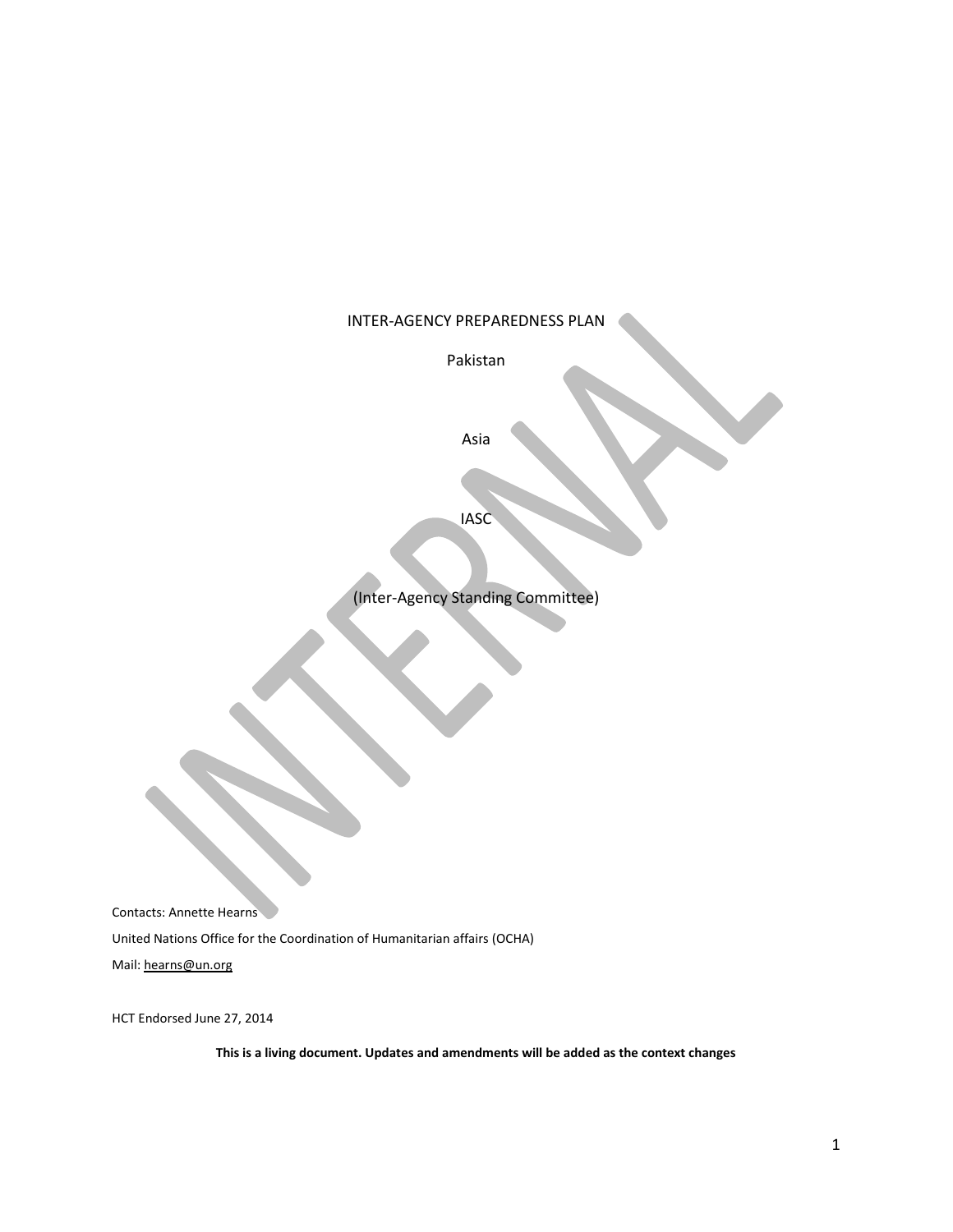# **Contents**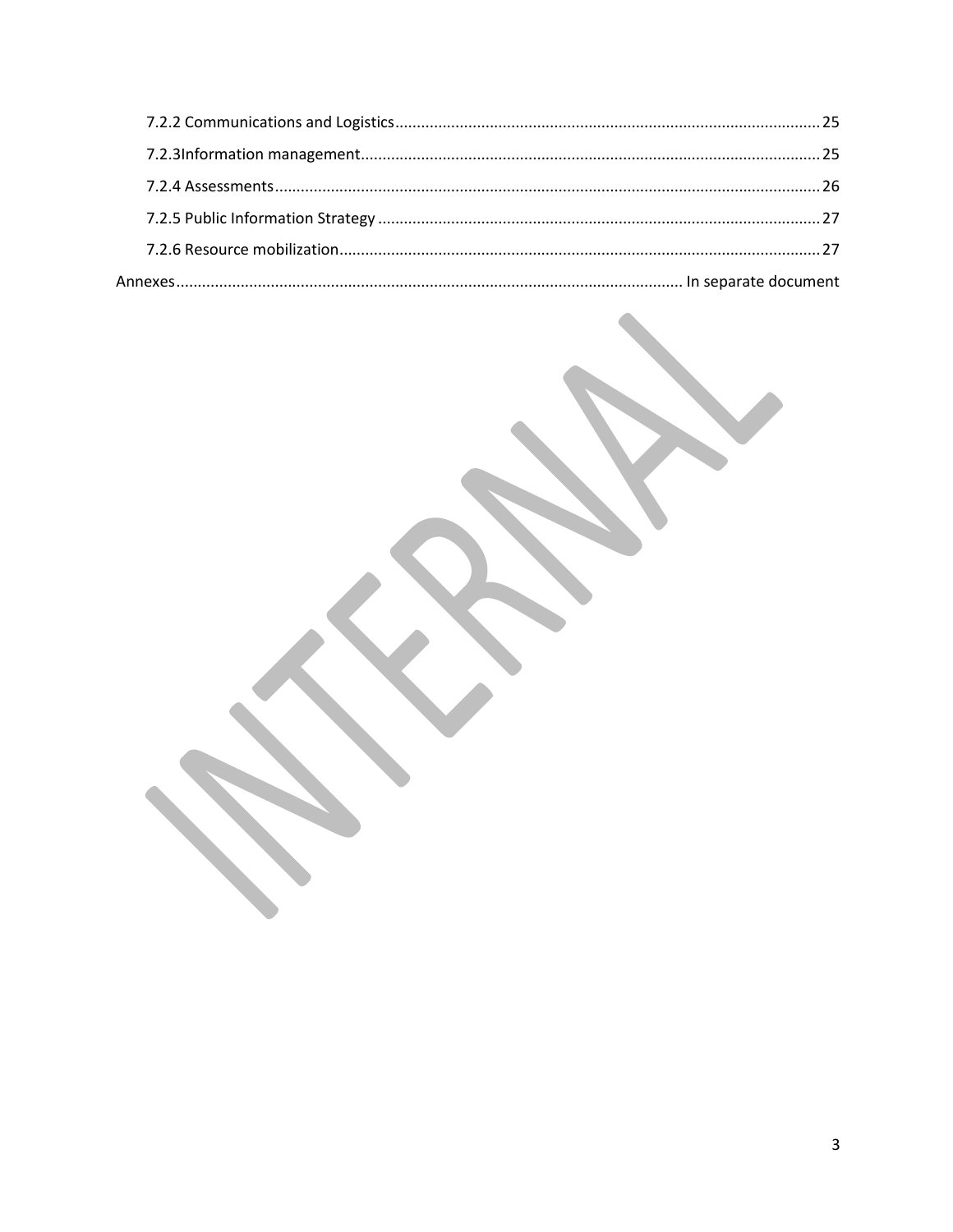#### <span id="page-3-0"></span>**1.0 Executive Summary**

l

This plan aims to mitigate the impact of disasters, to save lives and protect livelihoods. The Humanitarian Country Team (HCT) aims to do this in consultation with, and in support of the Government of Pakistan, who leads the response. Building on Disaster Risk Reduction and Disaster Risk Management initiatives including those in the One UN Programme ll (OP ll), the HCT aims to ensure humanitarian readiness to launch timely, effective, appropriate humanitarian responses as necessary. The HCT response is grounded and founded in the humanitarian principles of operational independence, neutrality, impartially and humanity. All humanitarian responses are based on humanitarian needs of affected people as determined by humanitarian needs assessment/s. The sector preparedness plans in this document outline capacities, levels of readiness and potential actions when responding to a crisis.

The annual monsoon season heightens the risk of floods between June to September. Thus, the timing of this plan aims to ensure adequate readiness to respond to possible monsoon flooding. HCT planning relies on planning assumptions to outline possible responses to new humanitarian needs in Pakistan.

The HCT preparedness plan will be activated when an appropriate request is received from Government or when the HCT deem a response is necessary. This plan supports the government's primary responsibility in crises responses for affected population, and complements government mechanisms and structures.

There is currently no Inter-Cluster Coordination Mechanism (ICCM) at national level<sup>1</sup>. However, the HCT in line with IASC guidelines, has identified the cluster approach as the coordination mechanism for humanitarian responses should there be the need to respond to new needs. As such, cluster lead agencies have been identified and in the event of a national level cluster roll out lead agencies will coordinate humanitarian partners in support of the respective government line ministries. At present the National Humanitarian Coordination Mechanism (NHCM) supports the HCT in regard to national coordination issues, and supports the ICCM in responding to humanitarian needs in Khyber Pakhtunkhwa Province and the Federally Administered Tribal Areas (FATA).

This document outlines overall and sector specific preparedness plans. The cluster approach rolled out to address coordination needs in the areas impacted by natural disaster, Sindh and Balochistan, were deactivated at the end of 2013. However, as per the IASC guidelines, this plan was devised using a cluster focus to enable a predictable response as agreed by partners, and endorsed by the HCT. The cluster plans outline the cluster strategy to respond in crisis response, with details of proposed actions.

In the case of a mega-crisis, a Level 3 (L3) disaster maybe defined by HQ level. The Transformative Agenda guideline would be adopted in the case of a Level 3 response, including elements of empowered leadership for the Humanitarian Coordinator, and the Inter-Agency Rapid Response Mechanism, under the Transformative Agenda.

 $1$  At the end of 2013 the national level ICCM was deactivated. There remains a rolled out Cluster approach in KP/FATA responding to the humanitarian needs of people affected by insecurity and conflict.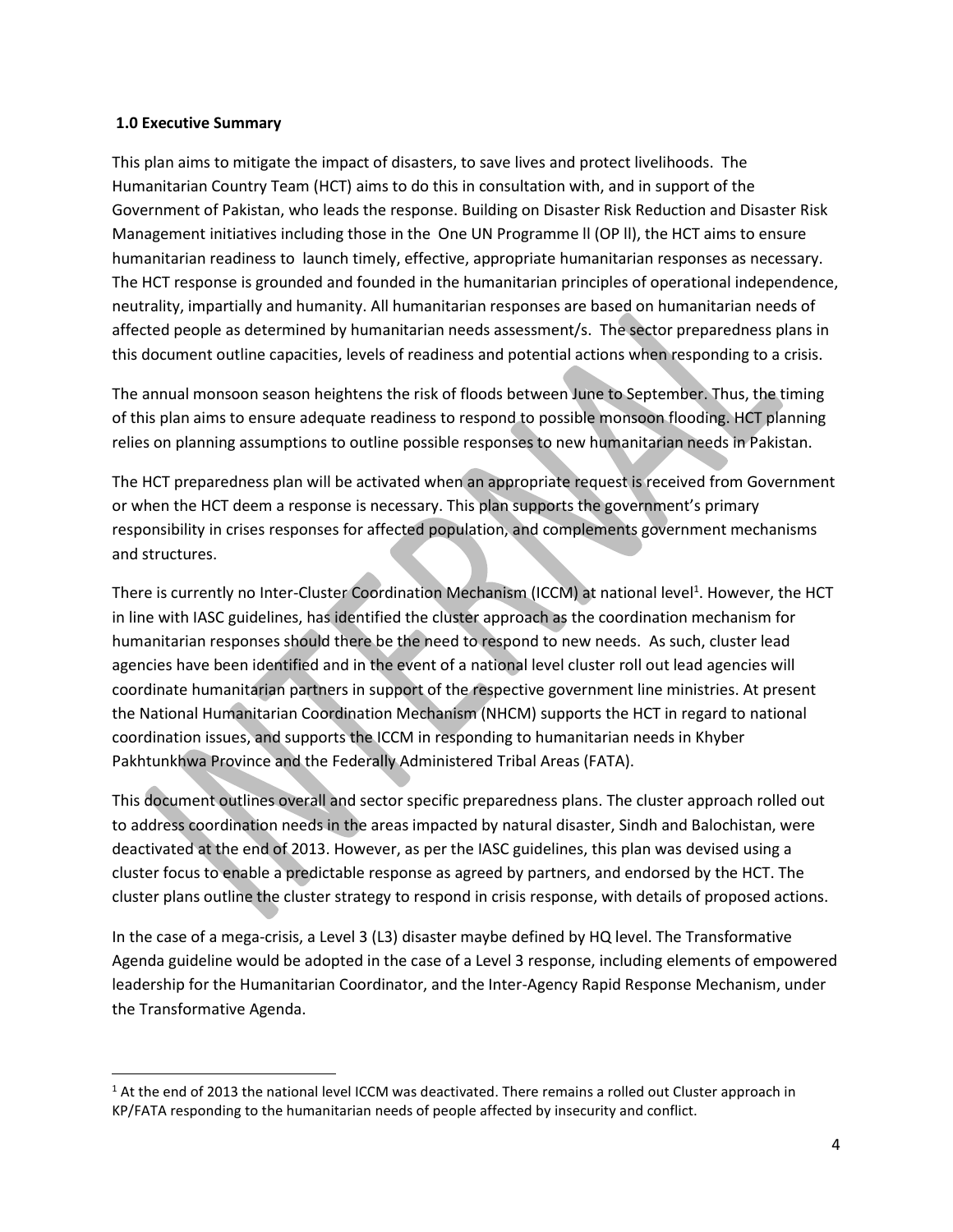The HCT plan to coordinate activities as close to the operational base as possible, with coordination structures devolved to district levels, where possible, with the inclusion of district authorities and line ministry representatives. At provincial levels, the teams work closely with P/F/SDMA, and other key stakeholders. At national level, the HCT continue to interact with federal level stakeholders, in particular, NDMA, and liaise closely to ensure timely, effective information sharing, enabling effective decision making at the HCT level.

Any HCT response will be reflected in an updated Strategic Response Plan (SRP). If requested for an official response, the HCT will produce a Rapid Response Plan within 10-14 days, which will be revised with greater details of the impact, needs, and required support, based on a principle needs assessment results. The Revised Response Plan will be launched within 4-6 weeks of the Rapid Response Plan launch. In-depth needs assessments will be rolled out after the initial rapid assessment.

The HCT has outlined activities according to preparedness, readiness, alert, initiation, and response phases. As part of the preparedness activities, the partners, which include NNGOs, INGOs and the UN, conducted an extensive stock mapping of available resources, which will compliment those stocks provided by the Government of Pakistan. Each phase involves close collaboration with partners, Government, and donors. At each stage, information sharing is critical. The HCT stand ready to respond to any Government request for support. The HCT response is contingent on the facilitation of access by the Government of Pakistan, to ensure clearance of humanitarian relief supplies, Non-Objection Certificates, and visas.

## <span id="page-4-0"></span>**The preparedness planning process**

Building on previous years of experience in preparedness planning, the plan for 2014 continues to bring together humanitarian partners to establish a common understanding of risks, hazards and context, lessons learned from previous disaster responses, planning assumptions, overall management and coordination arrangements, and sector specific preparedness plans.

## <span id="page-4-1"></span>**2.0 Objectives and strategic approaches**

### **Objectives of the Preparedness Plan**

- 1. To mitigate the impact of disasters to save lives and protect livelihoods.
- 2. To contribute towards humanitarian readiness through coordinated preparedness planning.

### **Strategic approaches**

Upon request of the Government of Pakistan, the HCT will support disaster response, providing timely, coordinated, principled humanitarian assistance delivered through HCT partners. All partners will contribute to minimizing human suffering, acting within respective mandates, complementing respective responses working within the framework of international instruments and agreed protocols, and ensuring optimal use of available resources and logistical strengths.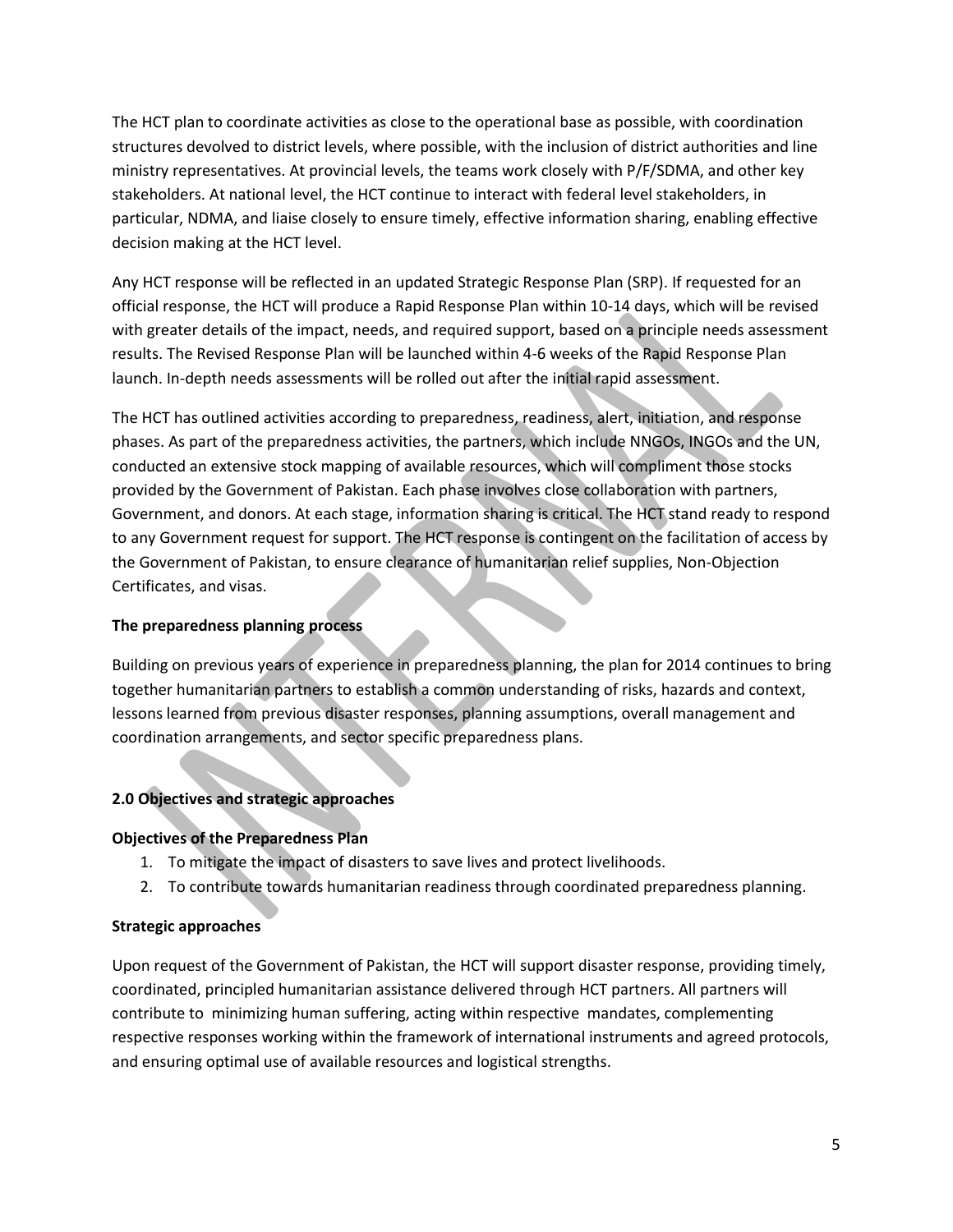The defined objectives will be achieved though a number of varied activities coordinated through the cluster system under the leadership of the Humanitarian Coordinator and the Humanitarian Country Team. The agreed coordination arrangements will be applied as the basis for needs assessments and assistance delivery. Humanitarian assistance must be deployed where there are known needs, in parallel with data gathering through assessments, as recommended by the Transformative Agenda.

### **Principles**

All humanitarian planning and response will adhere to humanitarian principles<sup>2</sup>, and be based on identified humanitarian needs.

### **Mainstreaming**

Mainstreaming of core components of disaster risk reduction, environment, early recovery and ensuring respect for dignity and humanity through protection activities will be undertaken.

### **Monitoring**

The HCT will monitor, with the Government of Pakistan, the evolving impact of disasters, such as new humanitarian needs as a result of flooding caused by monsoon rains. Monitoring will focus on the scope and scale of the disaster, and urgency of the need to respond, and local and national capacities to respond.

### **Assessments**

Following a request for support by the Government of Pakistan, the humanitarian community will conduct relevant rapid needs assessments, preferably in a joint manner with the Government, which will form the basis for a revision of the Strategic Response Plan (SRP). This process should take no more than 14 days. Further SRP revisions made based the findings of detailed needs assessments, 4-6 weeks after the rapid needs assessments.

## **Context, hazards, and risk analysis**

### <span id="page-5-0"></span>**2.1 Overview**

 $\overline{\phantom{a}}$ 

<span id="page-5-1"></span>The humanitarian situation in Pakistan is driven by a number of factors including insecurity and instability as a result of the ongoing complex emergency in KP/FATA and natural disasters, including earthquakes and recurrent flooding. Such phenomena often affect remote areas which are extremely under-developed and limit the possibility for rehabilitation. Such conditions exacerbate existing vulnerabilities and further increase the already chronic poverty situation in Pakistan.

The scope of crises in Pakistan is broad with numerous humanitarian issues and challenges. Underdevelopment, socio-economic issues, and limited Government capacity to mitigate the impacts of hazards and support crisis-affected populations all add to the impact of the crises. In both natural

 $<sup>2</sup>$  Humanitarian principles include operational independence, neutrality impartiality, and humanity.</sup>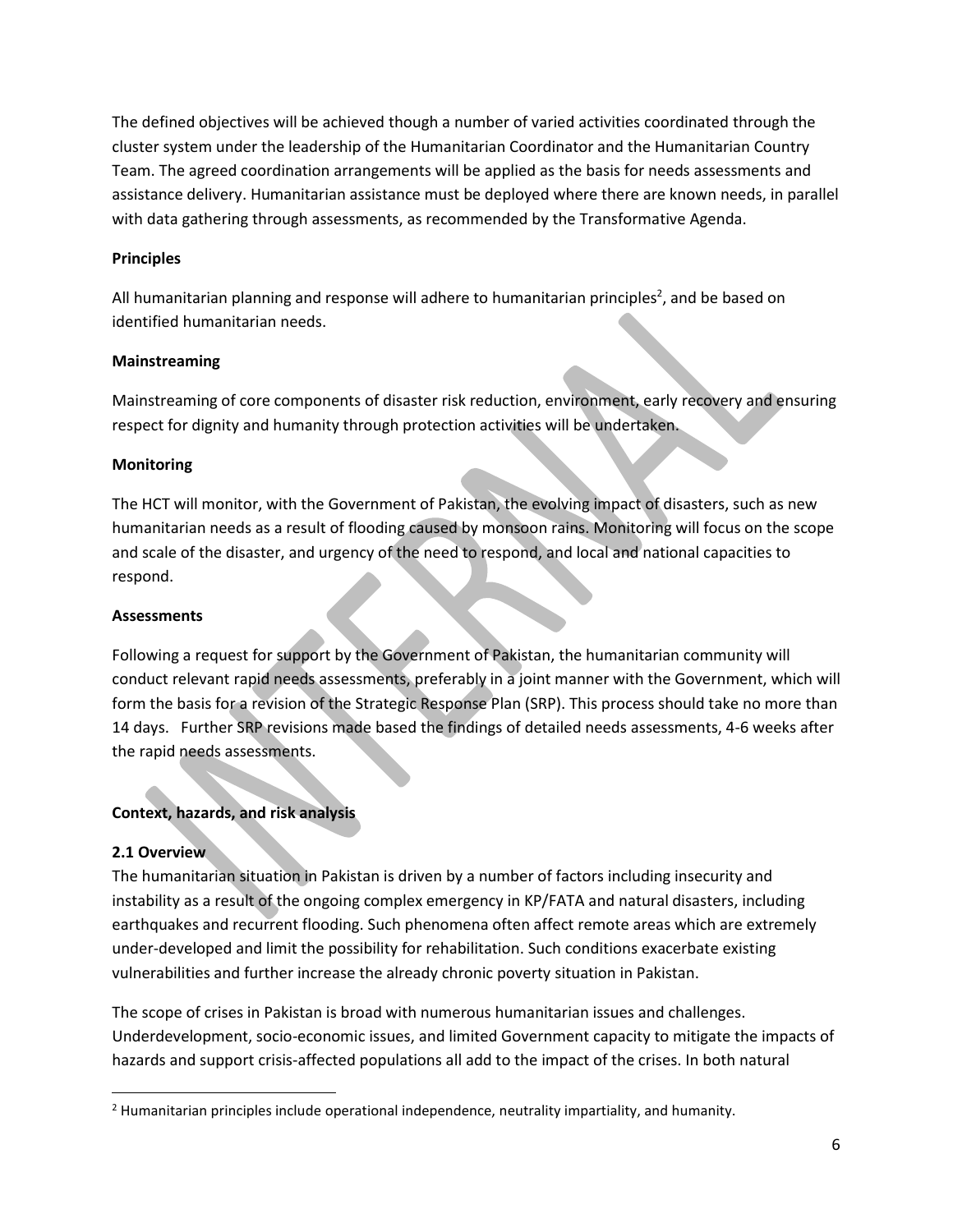disaster and complex emergency situations, malnutrition is prevalent with emergency levels identified in a number of locations across Pakistan.

Pakistan faces complex and multi-dimensional humanitarian challenges, including ongoing displacement as a result of conflict and insecurity, and recurrent natural disasters such as earthquakes and floods. Vulnerabilities to natural disasters<sup>3</sup> make Pakistan a very high risk country<sup>4</sup>, identified as at extreme risk of experiencing natural disasters<sup>5</sup>, along with Afghanistan and Yemen<sup>6</sup>. At local level, governance, political and security issues, significantly impact humanitarian operations, and in combination with the geopolitical situation, preparing and responding to the humanitarian situation requires a strong comprehension of context and needs to establish evidence based strategic planning.

Pakistan currently ranks 146 out of the 186 countries listed on the 2013 Human Development Index. More than 22 per cent of Pakistan's population lives on less than US\$1.25 per day.<sup>7</sup> The World Development Report shows concerning development indicators in Pakistan, despite Pakistan's status as a lower middle-income country, with gross national income pegged at US\$1,120<sup>8</sup>. According to the Pakistan National Nutrition Survey Report 2011, an estimated 58 per cent of the population is food insecure<sup>9</sup>, and Global Acute Malnutrition is ranked at 15.1 per cent and Severe Acute Malnutrition at 5.8 per cent<sup>10</sup>, considered globally as above emergency thresholds.

Pakistan has a Gender Gap Score which captures disparities in education, health and survival, and economic participation of 0.5478. It is ranked at 135 out of 136 countries examined through the Gender Parity Index and the score has fallen from 132 since the last study<sup>11</sup>. Gender inequality is a recognised issue in Pakistan, affecting significantly women and girls in their enjoyment of civil and political as well as social, economic and cultural rights. While significant advancement in legislation has been achieved, in reality overwhelming challenges remains in economic participation and opportunities (salaries, skilled employment); educational attainment (access to basic and higher education); political empowerment (representation in decision-making structures); health and survival (life expectancy); access to legal safety and justice (e.g. civil documentation, procedural safeguards when seeking remedies for GBV violations).

Education standards are marked by gender inequality. Women represent two-thirds of the 50 million illiterate adults in Pakistan; the third highest rate in the world. Overall, the female literacy rate of women and girls aged 15-24 is 61 per cent.<sup>12</sup>According to the Global Initiative on Out-of-School Children

<sup>8</sup>[http://data.worldbank.org/country/pakistan#cp\\_wdi](http://data.worldbank.org/country/pakistan)

 $\overline{\phantom{a}}$ 

<sup>&</sup>lt;sup>3</sup>Maplecroft's annual Natural Hazards Risk Atlas evaluates the exposure and resilience of 197 countries to 12 natural hazards, and ranks Pakistan 8th highest for 2013[: http://maplecroft.com/about/news/nha\\_2013.html.](http://maplecroft.com/about/news/nha_2013.html)

<sup>4</sup>World Risk Report, http://www.ehs.unu.edu/file/get/10487.pdf

<sup>5</sup>Maplecroft's annual Natural Hazards Risk Atlas evaluates the exposure and resilience of 197 countries to 12 natural hazards, and ranks Pakistan 8th highest for 2013[: http://maplecroft.com/about/news/nha\\_2013.html](http://maplecroft.com/about/news/nha_2013.html)

<sup>6</sup>World Risk Report, http://www.ehs.unu.edu/file/get/10487.pdf

<sup>7</sup>World Development Report, 2013 http://hdr.undp.org/en/media/HDR2013\_EN\_Summary.pdf,at pg. 15

<sup>9</sup>Pakistan National Nutrition Survey Report 2011, updated 2013 - Aga Khan University, Pakistan, Pakistan Medical Research Council (PMRC), Nutrition Wing, Cabinet Division, Government of Pakistan, supported by UNICEF at page 22 .

[http://pakresponse.info/LinkClick.aspx?fileticket=Wxm\\_DkRUKXY%3d&tabid=158&mid=1002](http://pakresponse.info/LinkClick.aspx?fileticket=Wxm_DkRUKXY%3d&tabid=158&mid=1002)

<sup>&</sup>lt;sup>10</sup>Pakistan National Nutrition Survey Report 2011, updated 2013, pages 35-36.

<sup>11</sup>Global Gender-Gap report 2013, Published by the World Economic Forum in cooperation with the Harvard University and the University of California, Berkley

<sup>12</sup>Education for all: Literacy rate rising, but Pakistan needs to do more, 25 October 2013.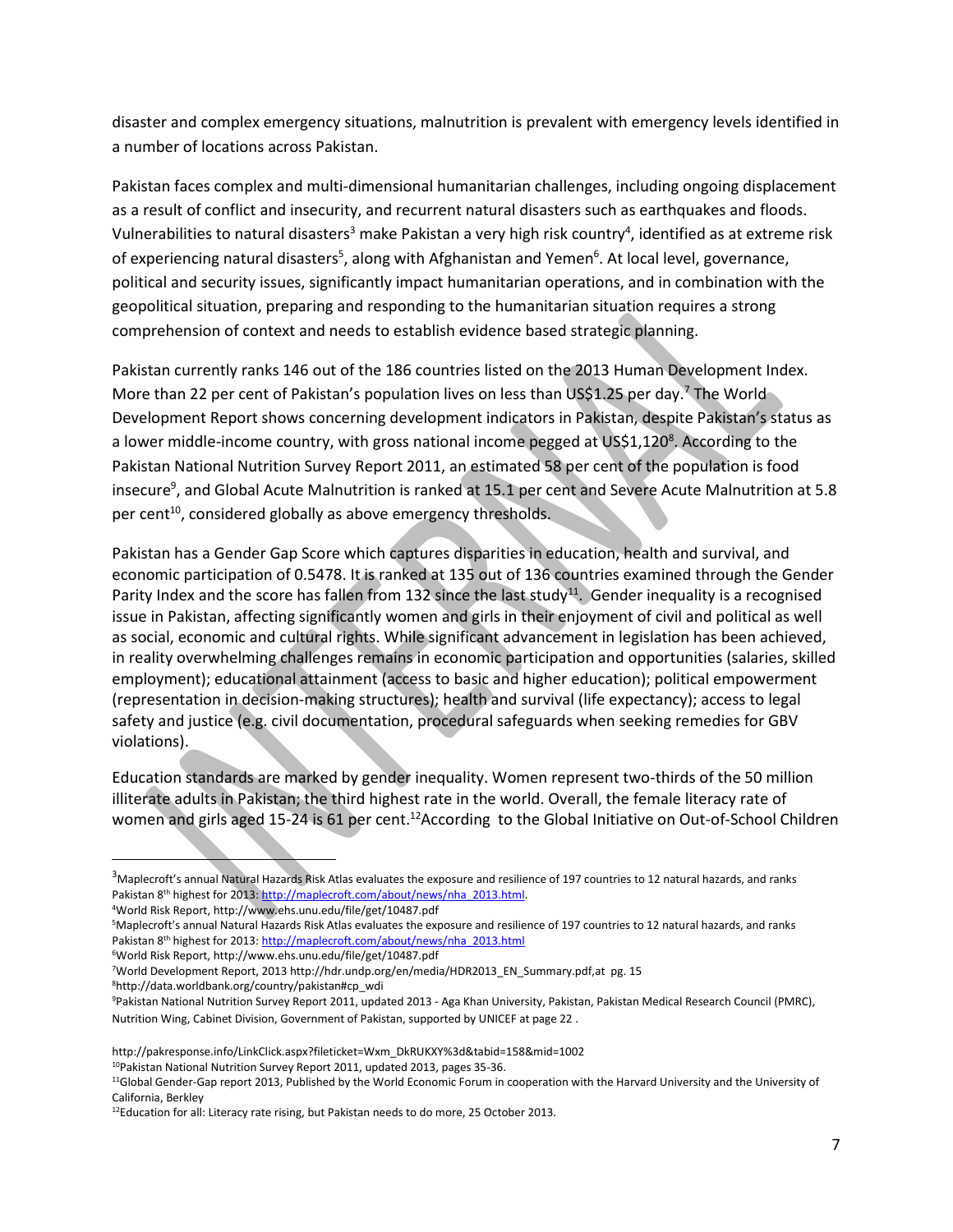(June 2013), 6.5 million children of primary school age are out of school and 2.7 million of lower secondary school age are out of school, leaving Pakistan with the second largest number of out -of school children.

Pakistan ranks as the world's second-worst country overall in terms of gender equality and equitable division of resources and opportunities among men and women, and in the specific area of economic participation and opportunity.<sup>13</sup> Given that women's economic opportunity is the single variable most directly correlated with national food security (0.93), this is one of the most pertinent factors of vulnerability.<sup>14</sup> Women with disabilities in Pakistan are multiply disadvantaged. At time they are excluded from access to basic services, and have limited employment opportunities.

Limited progress in regard to the Millennium Development Goals hindered Pakistan's development of capacity in regard to managing disasters. The *World Report on Disability* suggests that more than a billion people in the world today experience disability; people with disabilities make up almost 20% of those living in poverty in developing countries such as Pakistan. People with disabilities generally have poorer health, lower education achievements, fewer economic opportunities and higher rates of poverty than people without disabilities. They are largely invisible to society and lack access to basic services and facilities. Therefore, in a disaster situation, people with disabilities are even more likely to be excluded.

**Floods –** Pakistan is at risk of various types of natural disasters of which cyclones, flooding, landslides, earthquakes and drought are the most common. Over the last decade, Pakistan has experienced largescale involuntary internal displacement caused by a range of factors. The July 2010 floods have been described as the worst in the last eighty years and led to nearly 20 million people being significantly affected, over seven million displaced and an estimated 1,800 deaths. Monsoon related floods impacted large proportions of the population of Pakistan in 2010, 2011, and 2012.

**Earthquakes -** Pakistan lies on a number of fault lines. There is a long history of tectonic activity, with the earthquake in Balochistan in 2007, and that in Muzaffarabad in 2005 the most significant in recent times. There are constant quakes, predominantly in the Balochistan area, which due to the lack of population concentration and depth of the epicentre have limited impact. However, this remains a constant risk. On 24th September 2013, an earthquake measuring 7.7 on the moment magnitude scale occurred 66 km north-west of Awaran in the Balochistan Province, causing 399 reported fatalities, affected tens of thousands of people, and resulting in widespread losses of livelihoods and damages to homes.

**Population movement –** Insecurity and sectarian violence have led to significant population movement since July 2008. As of Feb 2014 approximately 1.2 individuals continue to live outside their home areas in the Federally Administered Tribal Areas (FATA) and Khyber Pakhtunkhwa (KP). In 2013 an estimated 109,000 people are reported to have returned home. The IDPs Vulnerability Assessment and Profiling (IVAP) survey in KP suggested most internally displaced families were highly vulnerable in economic terms. Seven out of ten were living below the national poverty line. Being able to pay rent was their greatest concern along with access to food and water. Whilst significant humanitarian interventions are ongoing many humanitarian needs remain unmet. Challenges persist in terms of providing relief to

 $\overline{a}$ 

<sup>13</sup>WEF, The Global Gender Gap Report 2013

<sup>14</sup> Economist Intelligence Unit, July 2012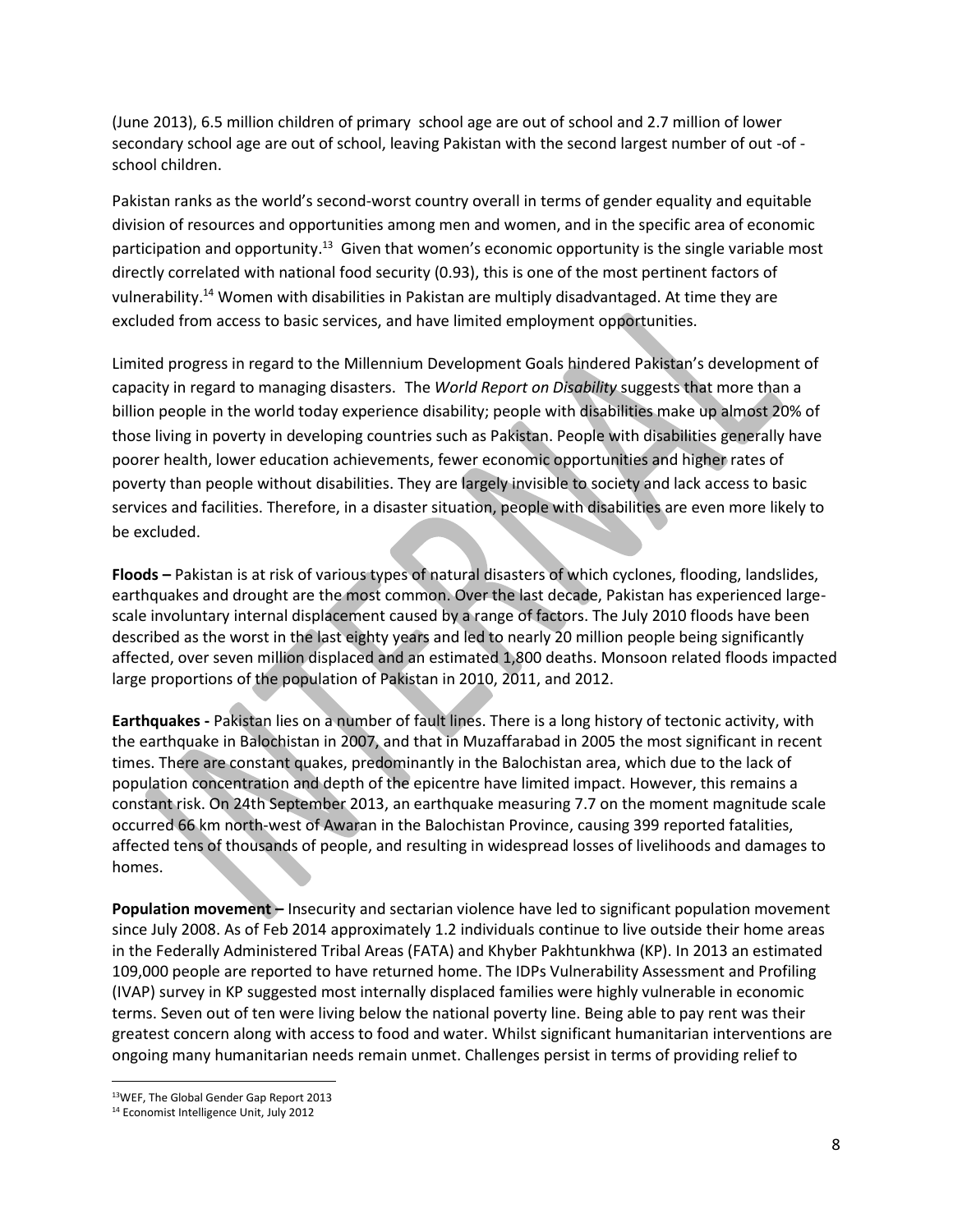displaced IDPs in KP and FATA; humanitarian support to IDPs returning to their areas of origin and supporting early recovery needs to 'returnees' and 'stayees' at the place of origin.

## **Strengthening national resilience**

The One UN Programmed (OPII) has set out to prioritise Disaster Risk Management (DRM) as one of the key objectives of UN development initiatives in Pakistan. In the OP ll, Strategic Priority for Action 3 (SPA 3) focuses on a five year plan to Increased National Resilience to Disasters, Crises and External Shocks. The Programme contributes to the implementation of the Hyogo Framework for Action which is a 10 year plan to make the world more resilience to the impacts of natural hazards and was adopted by 168 Member States of the UN. The objectives of the action is to strengthen policies, norms (gender / inclusion / rights based), institutional and coordination mechanisms for DRR/DRM and resilience with emphasis on preparedness and response; and to empower communities, vulnerable groups, grassroots organizations and local authorities in high risk areas with resources and capacities to prepare for, respond to and recover from disasters.

## **The HCT preparedness plan aims to utilize outputs of the key achievements from SPA III to strengthen humanitarian preparedness planning, such as:**

- National Hazard and Risk Assessment underway for DRR-sensitive planning at the national, provincial and local levels;
- Command & Control Centers at provincial, regional and district level being established for coordinated response;
- District Disaster Resource Centers established in most vulnerable districts; &
- District Disaster Response Force for Punjab established in collaboration with PDMA Punjab and Rescue 1122 Punjab.

## <span id="page-8-0"></span>**2.2 Emergencies**

The general assessment of risks and levels of vulnerability to specific hazards is based on the analysis of the potential risk and threat to population, and the resultant humanitarian need. Also taken into consideration is the geographical coverage of the concerned hazard given the exposure of vulnerable elements and coping capacity of the local authority. Natural hazards, such as floods, droughts, and cyclones, occur in Pakistan. Historical information shows that these hazards have the potential of impacting the communities within their geographical domains. Secondly, risk is determined by the vulnerability contributing factors for Pakistan e.g. poverty levels; malnutrition status; repeated suffering due to population movement and repeated flooding; therefore, the level of risk would likely be higher for vulnerable groups.

In 2010, a series of events including a shifting Monsoon weather system, infrastructure failure, and water management challenges, led to a mega-flood, where more than 20 million people were impacted. People were impacted on the North-South and East-West axis across the country.

<span id="page-8-1"></span>The 2011 floods were driven by high intensity unprecedented rainfall on the eastern side of the Indus River. Subsequent breaches in the Left Bank Outfall Drain (LBOD) in several locations resulted in submerging of vast areas, hence, exposing infrastructural flaws. Despite forecasts of below-average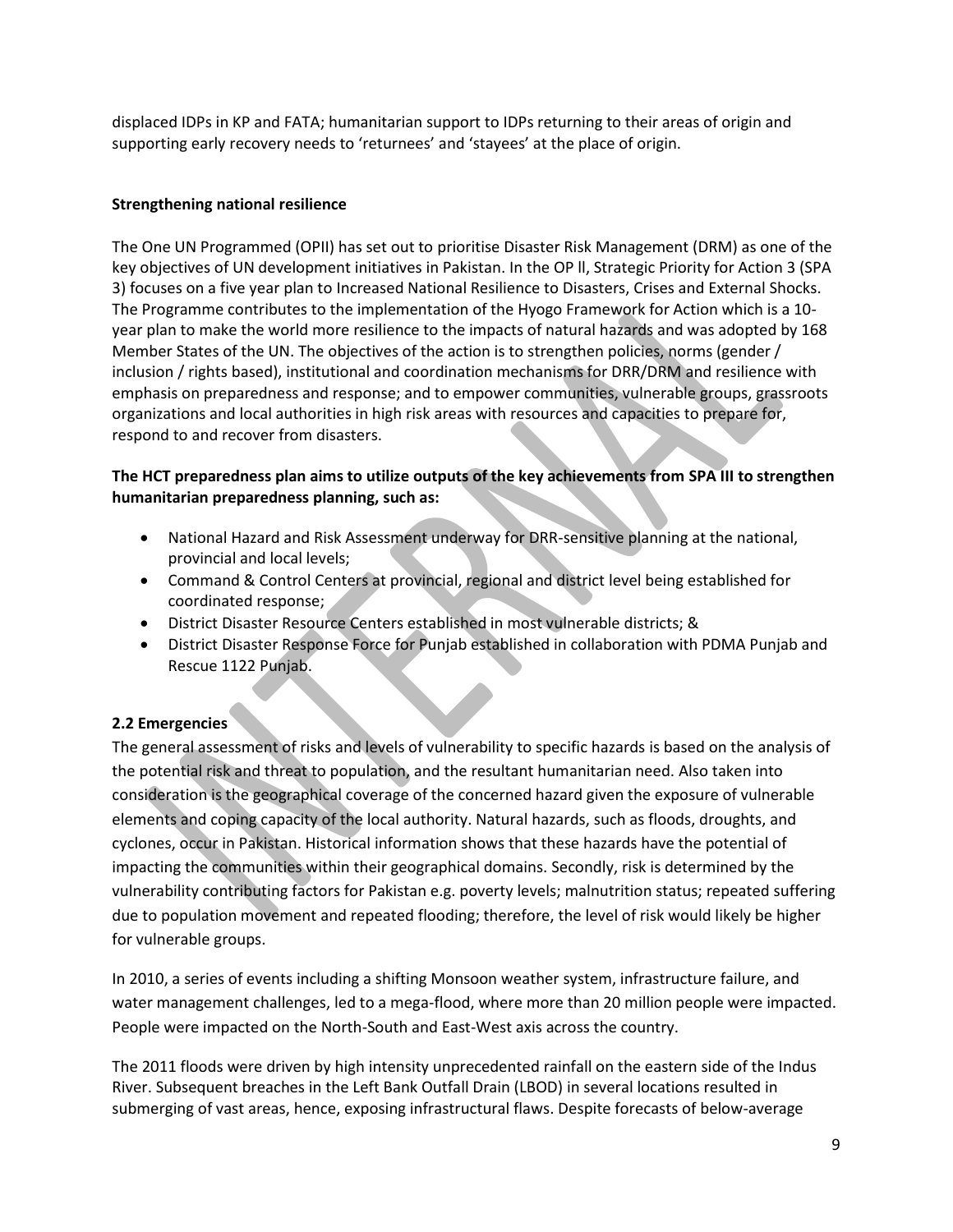rainfall, heavy downpours began in mid-August, engulfing nearly all southern districts of Sindh province and adjoining areas of northern Balochistan province causing damage to crops, infrastructure and human settlements. In Balochistan during 2011, flash flooding, river overflow and irrigation and drainage channels caused damage in 14 districts, of which 5 were severely impacted. According to the World Bank and Asian Development Bank (ADB) Damage and Needs Assessment (DNA) report, approximately, 9.6 million people were impacted in Sindh and Balochistan, as a result of the floods. In 2012, similar impact was received, with population in Nasirabad and Jaffarabad most severely affected.

A number of factors in Sindh make it particularly vulnerable, including its geographical location on the Indus river plain, flat topography, poor flood defences, such as bunds or levees, poverty and a deteriorating law and order situation. Poorly planned development projects and weak implementation, including surface drainage networks and roads have interrupted natural water flows, reportedly increasing the frequency and impact of floods. Absence of systematised early warning systems to announce flood alerts, and intentional flooding of some areas by breaching river embankments, apparently to protect the lands of influential landowners at the expense of others, have been blamed for much of the displacement, destruction of property and loss of life in the floods.

Climate variability produces extreme events such as floods, cyclones and drought. It is likely that climate change is accelerating climate variability and bringing about such unusual changes. Climate change is being considered as a critical factor behind changing rainfall patterns and the visible increase in precipitation during monsoon seasons in parts of the country. Research work based on long-term climate change data points towards a scenario of future occurrence of heavy rainfall events during monsoon seasons and flash floods compounded by glacier melting.

## **2.3 Lessons learned from Previous Flood Response**

In 2012, an extensive Lessons Learned exercise with HCT members, at national and provincial level, indicated the need to have clear agreements with Government interlocutors in advance of any crisis. Clarity regarding roles and responsibilities of the different coordination actors were seen as critical, to enable timely and appropriate action. Adherence to the IASC guidelines was stressed as critical.

Components acknowledged as good practices in the 2012 response were the MIRA, standardised training modules, Inter-Agency capacity building for authorities, and the Humanitarian Emergency response toolkit. Issues identified to be strengthened included strengthening baseline information, such as population data, and revising the MIRA process based on stakeholder feedback. Many of the clusters also undertook evidence based initiatives to ensure targeted, improved cluster approaches.

## <span id="page-9-0"></span>**3.0 Planning Assumptions**

## <span id="page-9-1"></span>**3.1**

Planning assumptions fall into three categories as follows: 'unlikely', 'possible' or 'probable'.

Possible natural disaster events which could result in human impact are:

## **Monsoon season floods – 'probable'**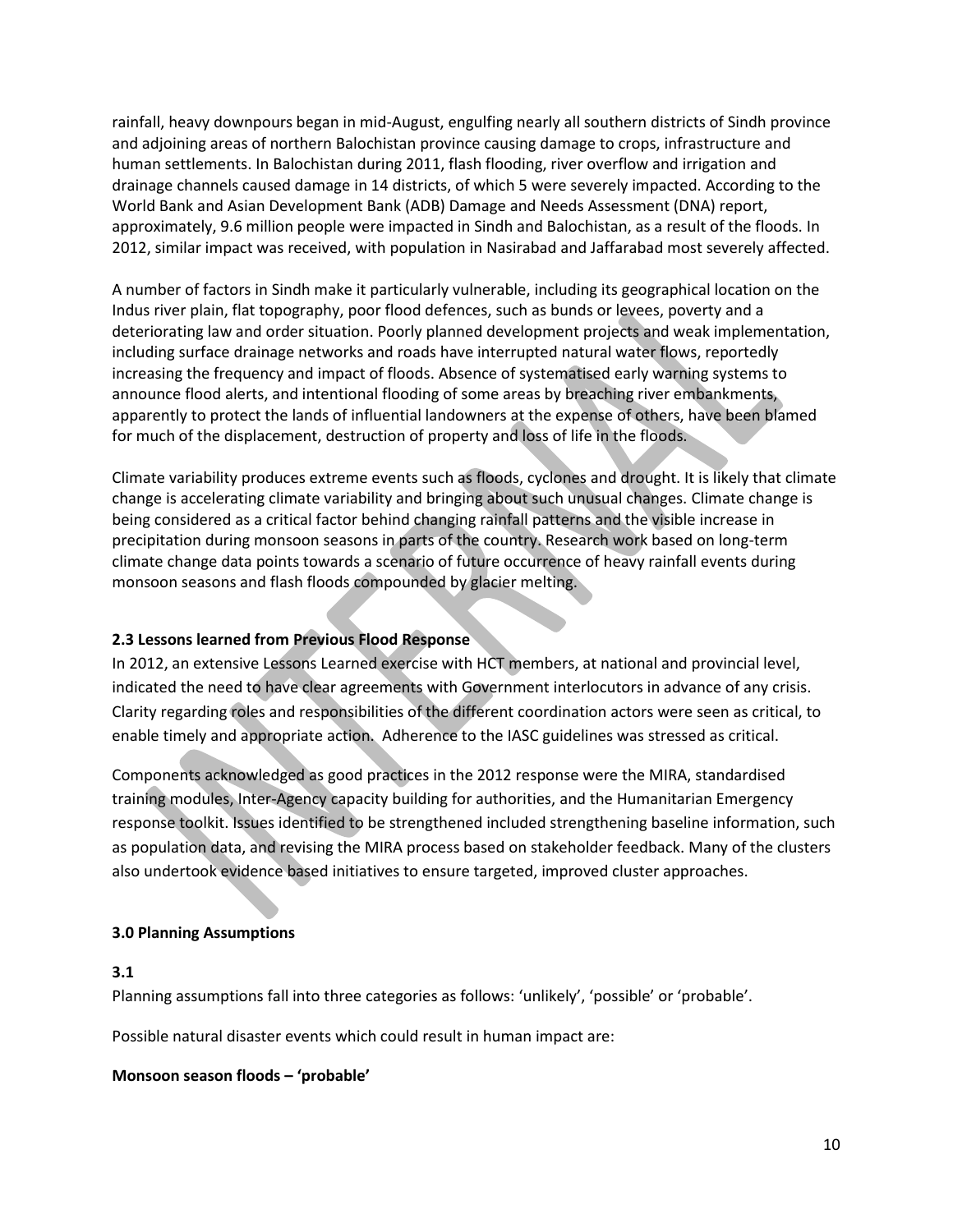In 2010, the country experienced super-floods, which affected the country on the North-South and East-West axis. Then, in both 2011 and 2012, the impact of the Monsoon was most significant in Sindh and in some areas of Balochistan and Punjab, although all provinces and territory were affected. A number of hydrological threats are possible during the Monsoon season, such as riverine floods, flash floods, glacier melt outflow, glacier lake outflow (GLOF), and irrigation/drainage breaches.

Planning assumption: Given the previous years experience of the impacts of heavy rains and knowledge of infrastructural and geophysical vulnerabilities to cope with heavy monsoon rains in many parts of the country, flooding as a result of monsoon rains is considered probable, particularly in northern Sindh, eastern Balochistan, and southern Punjab which have many flood plains throughout.

## **Cyclones & Tropical Storms – 'possible'**

Pakistan is prone to cyclones and tropical storms. This season lasts from May to August, and overlaps the Monsoon season. All coastal districts of Balochistan and Sindh, are at risk, with the possibility of impact further inland also. Major port cities of Karachi and Gwador risk being heavily impacted.

Planning assumption: The last major cyclone to significantly impact Pakistan was in 2007. The nature of cyclones is unpredictable a long time in advance. It is therefore acknowledged that is it possible a cyclone can cause a humanitarian disaster, and early warning needs to be in place to ensure early action can be taken in the event of a cyclone warning.

# **Drought – 'probable'**

Traditionally, areas in Pakistan have suffered drought conditions. Extensive canals and irrigation channels throughout the country enable water flow to areas affected. However, lack of maintenance and repairs has rendered many of the smaller systems unusable and prone to overflow, breaching or blockage. Grown in Pakistan are a variety of crops (rice, wheat, cotton, vegetables, sun flowers), which are impacted by drought conditions. The livestock herds also bear an impact in drought conditions.

Planning assumption: Given previous experience regarding the humanitarian impact of low precipitation, particularly in areas such as Tharparkar District and many of the surrounding districts in Sindh, and locations in other provinces including Balochistan and districts in southern Punjab, where people's vulnerability is high, if the monsoon rains are below average, drought becomes a very probable risk.

# **Earthquakes – 'possible'**

Pakistan lies on a number of fault lines. There is a long history of tectonic activity, with the earthquake in Balochistan, 2007, and Muzaffarabad, 2005, and Awaran/Kech in 2013, the most significant in recent times. There are constant quakes, predominantly in the Balochistan area, which due to the lack of population concentration and depth of the epicentre have limited impact. However, this remains a constant risk.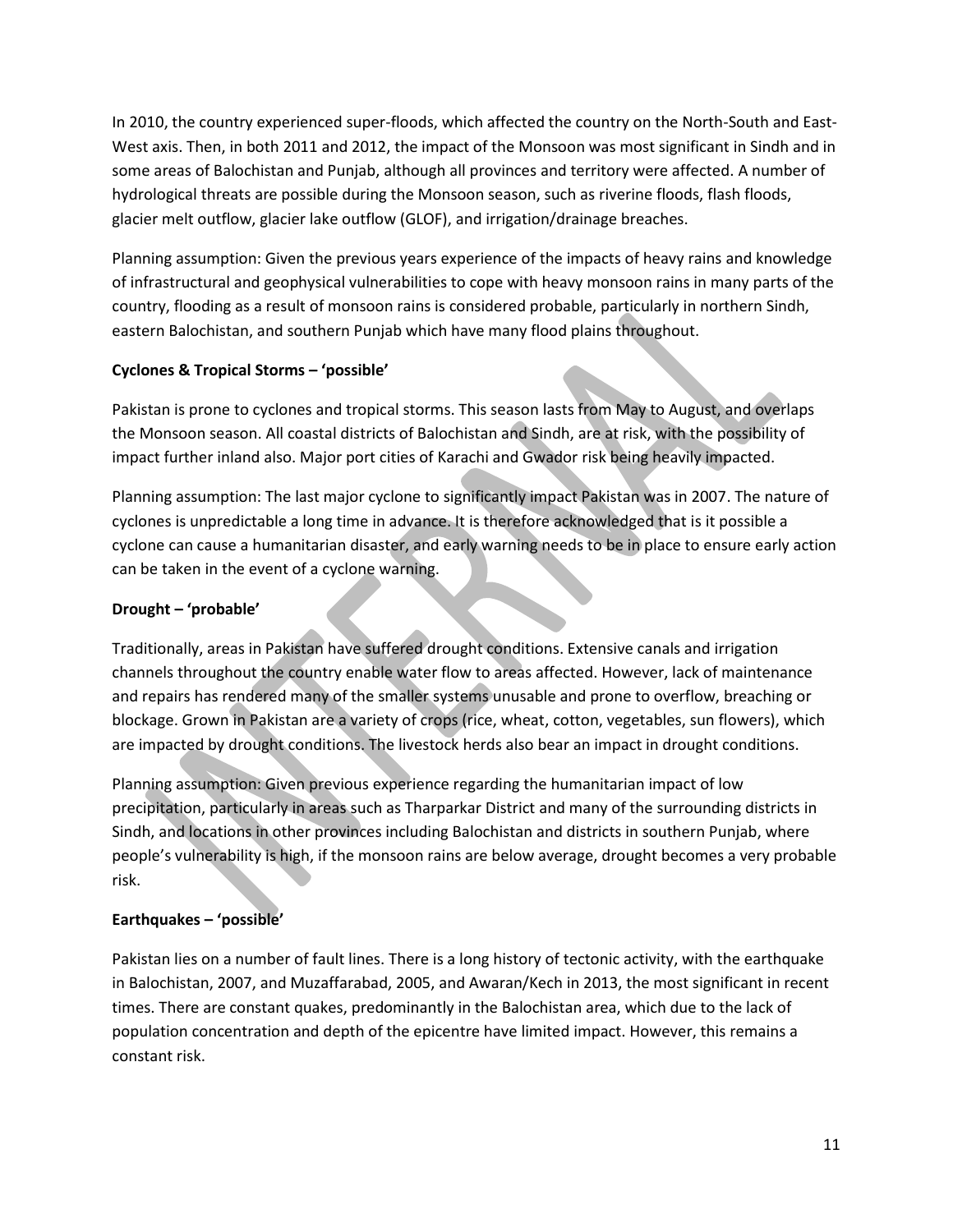Planning assumption: Earthquakes are unpredictable, particularly in terms of magnitude and location. However it is acknowledged that due to limited development progress in terms of earthquake resistant infrastructures there are many locations considered as extremely vulnerable to earthquakes. A reasonable planning assumption is to identify Pakistan as experiencing a significant amount of tectonic movement, and an earthquake is certainly possible. In addition, it is acknowledged that should there be a high magnitude earthquake location near a highly populated area, the humanitarian impact likely to be very significant.

# **Pandemic/ epidemic (eg Dengue, Influenza, etc) – 'probable'**

Population concentration in Pakistan indicates a risk in public health terms. Vaccine preventable illnesses continue to cause significant impact, with cases of Polio and Measles still prevalent. Dengue and malaria peak seasonally, with areas such as northern Sindh and Punjab at most risk. Lack of sufficient health care services decreases the populations' ability to fight infection, and low vaccine uptake limits immunity.

For planning purposes, the HCT agreed to the use of bench-marking figures of possible numbers which the HCT will require planning to respond to, allowing planning the required response for the affected population needs.

Planning assumption: Given ongoing challenges in regard to public health, a pandemic is considered probable, with early warning systems identified as critical in monitoring health risks.

## <span id="page-11-0"></span>**3.2 Response planning assumptions**

The preparedness plan can be applied for any other emergency response. This plan aims to support the activities of Government, and build on those provided through NGO, CBO, and civil society actions.

- The Government will provide the initial response, and lead any joint response.
- A delay in requesting international assistance will increase people's vulnerability and worsen the humanitarian situation.
- HCT members have very limited reserve funding and resources to contribute initial response.
- Without a request for international assistance resource mobilization will remain a significant challenge.
- Underlying issues of malnutrition and disease compound any crisis impact.
- Insecurity will challenge response to any crisis.
- Humanitarian access issues including administrative and bureaucratic impediments will challenge humanitarian actors to respond in a timely manner.

## <span id="page-11-1"></span>**4.2 Activating an HCT humanitarian response**

The HCT will initiate a humanitarian response under the leadership of the RC/HC, following recommendations from the Humanitarian Country Team, and upon the request of the Government of Pakistan.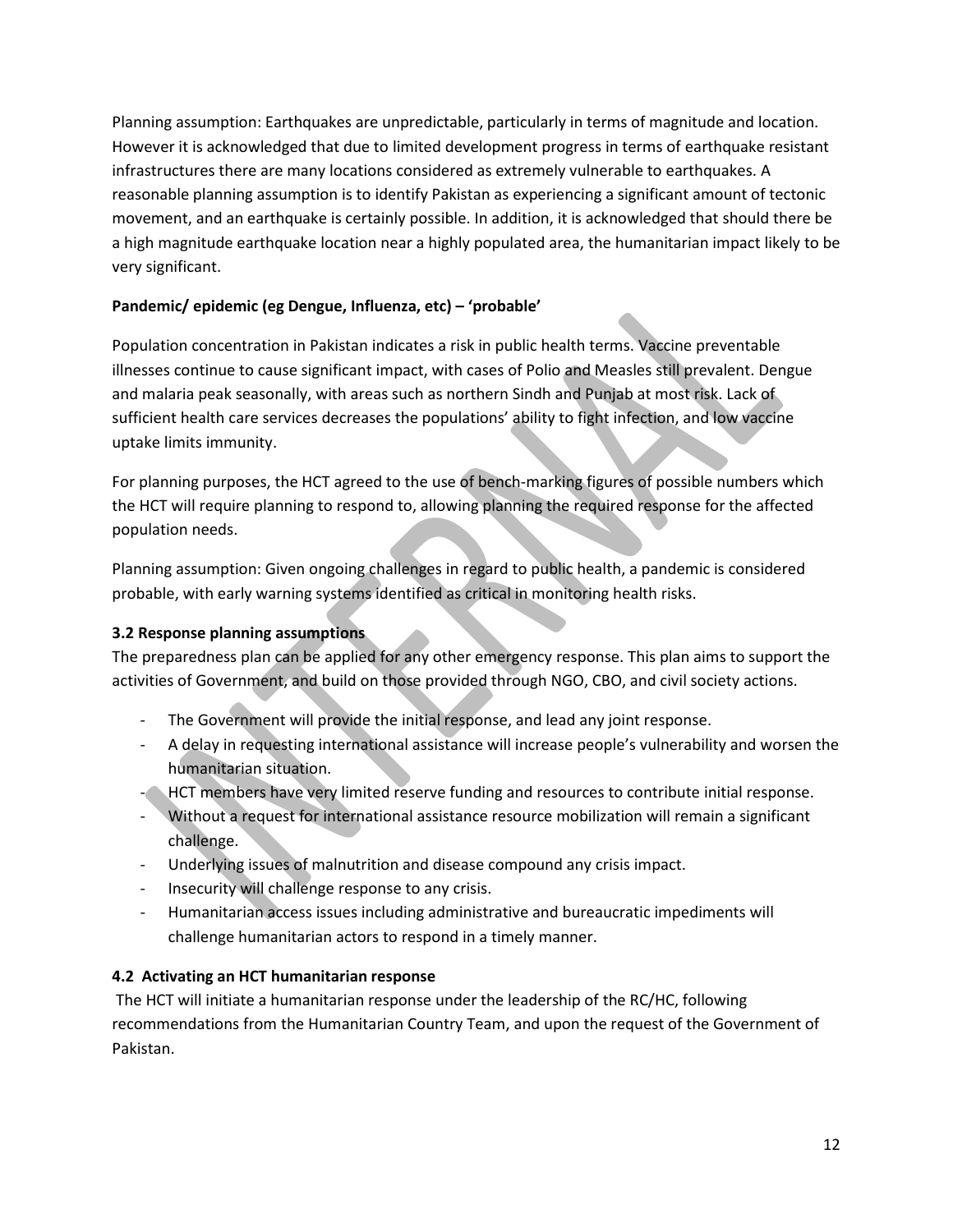The RC/HC will continuously monitor and evaluate the situation with the support of UNOCHA, and other HCT members. If deemed necessary, the HC will recommend to the UN Emergency Relief Coordinator (ERC) that an emergency be declared.

# <span id="page-12-0"></span>**4.3 Operational criteria / triggers for a response**

The essential criteria or conditions for HCT response are:

1) A request is received from the Federal Government to the RC/HC. In the event of an emergency of a certain size, the RC/HC may send a letter to the Authorities offering or confirming support or the HCT make the decision to respond without a request<sup>15</sup>.

2) If the situation progresses toward a disaster situation<sup>16</sup>, or the situation threatens to become an emergency, if appropriate preventive measures are not taken, the HCT may, while waiting for a formal request, offer their support to the government and will do everything they can to mitigate the effects of an emergency on the population. The HC will continue to appraise the ERC and the Government of the situation.

3) National resources for meeting and coping with the situation are insufficient.

4) The HCT members may take the initiative to offer technical cooperation and emergency assistance to the relevant Government agencies if no request for emergency assistance has been received urgently.

5) Even though resources of the Government or the country in general are sufficient for responding to the emergency, the HCT members may still be involved to provide assistance, especially when such involvement help achieve the desired coordinated, comprehensive and integrated response.

## <span id="page-12-1"></span>**4.4 Transition strategies**

At the outset of an emergency, the HCT and stakeholders, will attempt to commence planning towards a smooth transition. The transition phase must accommodate any relief needs still required by the population. This group could be led by a delegated UN Agency, such as UNDP, on behalf of the RC/HC. Membership must include actors from both the development and humanitarian side of the UN system, with involvement of core Government bodies such as the Planning and Development department.

<span id="page-12-2"></span>A good exit strategy is the result of a good planning framework, including the collection of data and analysis of key indicators that measure both ex ante and ex post the capacity to absorb, adapt and transform of the affected societies as a result of a disaster. In case a population is already vulnerable, i.e. susceptible and exposed due to its socio- economic situation it follows that its capacity to absorb, adapt and transform is much lower than a more resilient society.

Possible indicators (for actual resilience):

• Mortality

l

- **•** Economic losses
- Economic losses as a proportion of GDP

<sup>&</sup>lt;sup>15</sup> As per the HCT decision to respond without request on Feb 14, 2014.

<sup>&</sup>lt;sup>16</sup> A disaster is interpreted if the impact of the crisis supersedes the authorities' capacity to respond.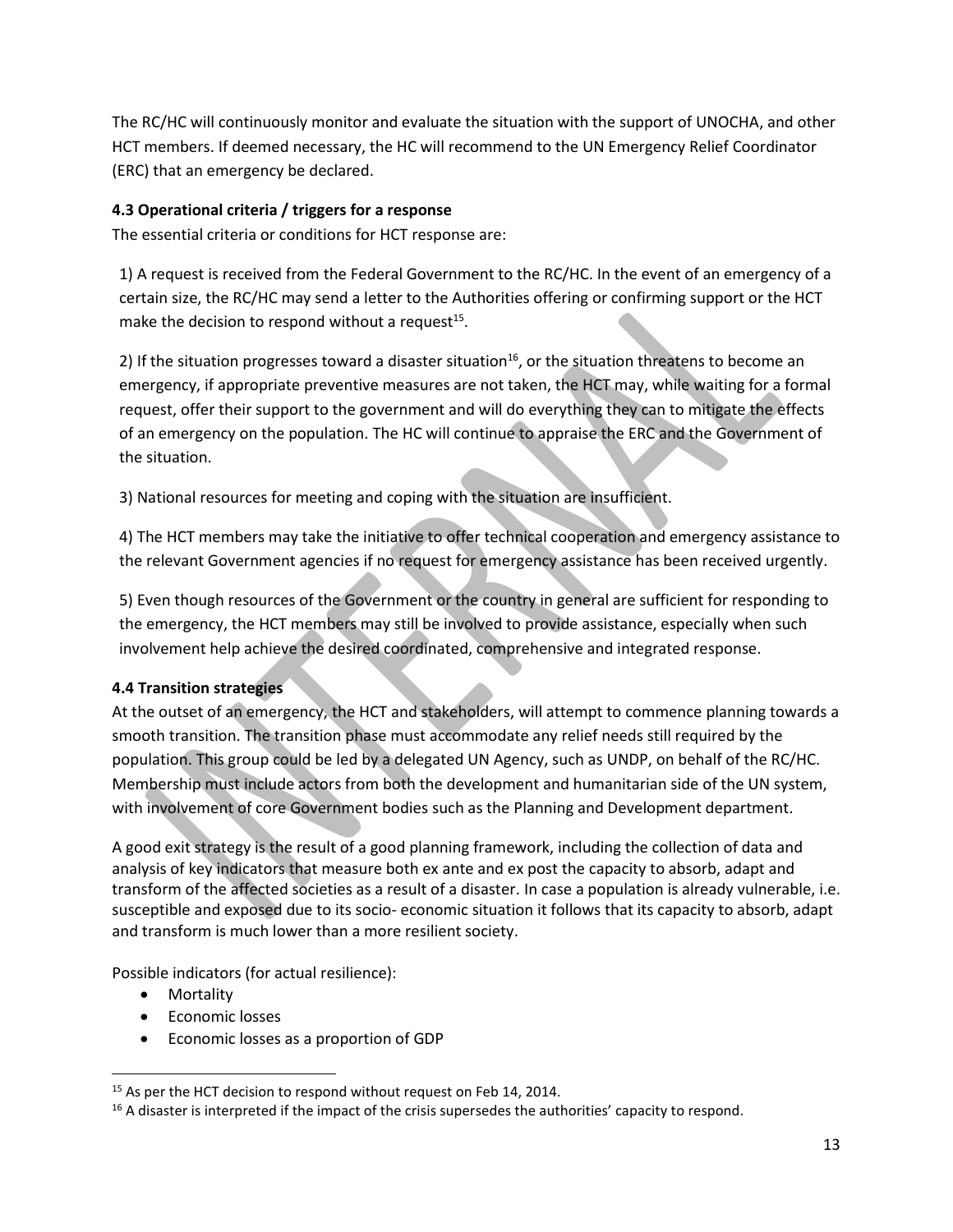- Damage to household assets
- Damage to critical infrastructure
- Government expenditure on disaster
- Relief and recovery
- Average annual mortality
- Average annual economic loss

As the UN System works simultaneously in many geographical areas on both humanitarian and development fronts, the HCT will ensure a strong link with the existing development coordination mechanisms related to the specific emergency in order to ensure maximum complementarily throughout. UN support to any given population must be guided by the needs of the people

At the outset of any given emergency, the HCT and stakeholders will commence planning towards a smooth transition. In coordination with the Early Recovery Network (should it be activated) and led by UNDP (on behalf of the RC/HC) the UN System will devise a transition strategy to ensure that the relief needs of the affected population are assessed and addressed either by advocating for the creation of new programmes or by incorporating these needs into existing programmes. In order to ensure maximum buy-in, all stakeholders (both humanitarian and development) must be engaged in the transition strategy. The sustainability of the transition strategy will depend on strong leadership from the host Government. As such core Government bodies such as the Planning and Development department must be included from the outset.

In case of a *natural* disaster the objective of the exit strategy is resulting from the reduced need for non-state actors to deliver essential services and goods to affected populations, such as food, nutrition, health, emergency infrastructure, housing, etc. It therefore entails the continuous monitoring of state capacity to re-engage with affected populations and step back when a threshold of increased state capacity has been achieved. In case of disasters resulting from *conflict* the international humanitarian community has as added responsibility to monitor the humanitarian principles in the application of humanitarian assistance.

It follows from the above that the HC, advised by the HCT, in agreement with the mandated authorities, and as a result of a trends analysis of key indicators will engage the HCT to reduce the delivery of essential services and increase the support to key mandated state institutions in the execution of their mandates.

### **4.5 Basic Principles**

### <span id="page-13-0"></span>**4.5.1 Humanitarian Principles**

The Humanitarian Community commits itself to the humanitarian principles, and other global best practice initiatives including:

- Sphere Project Humanitarian Charter and Minimum Standards;
- Internationally agreed protocols and those of the Red Cross/ Red Crescent Code of Conduct;
- Underlying factors of quality and accountability in aid delivery will be considered and implemented to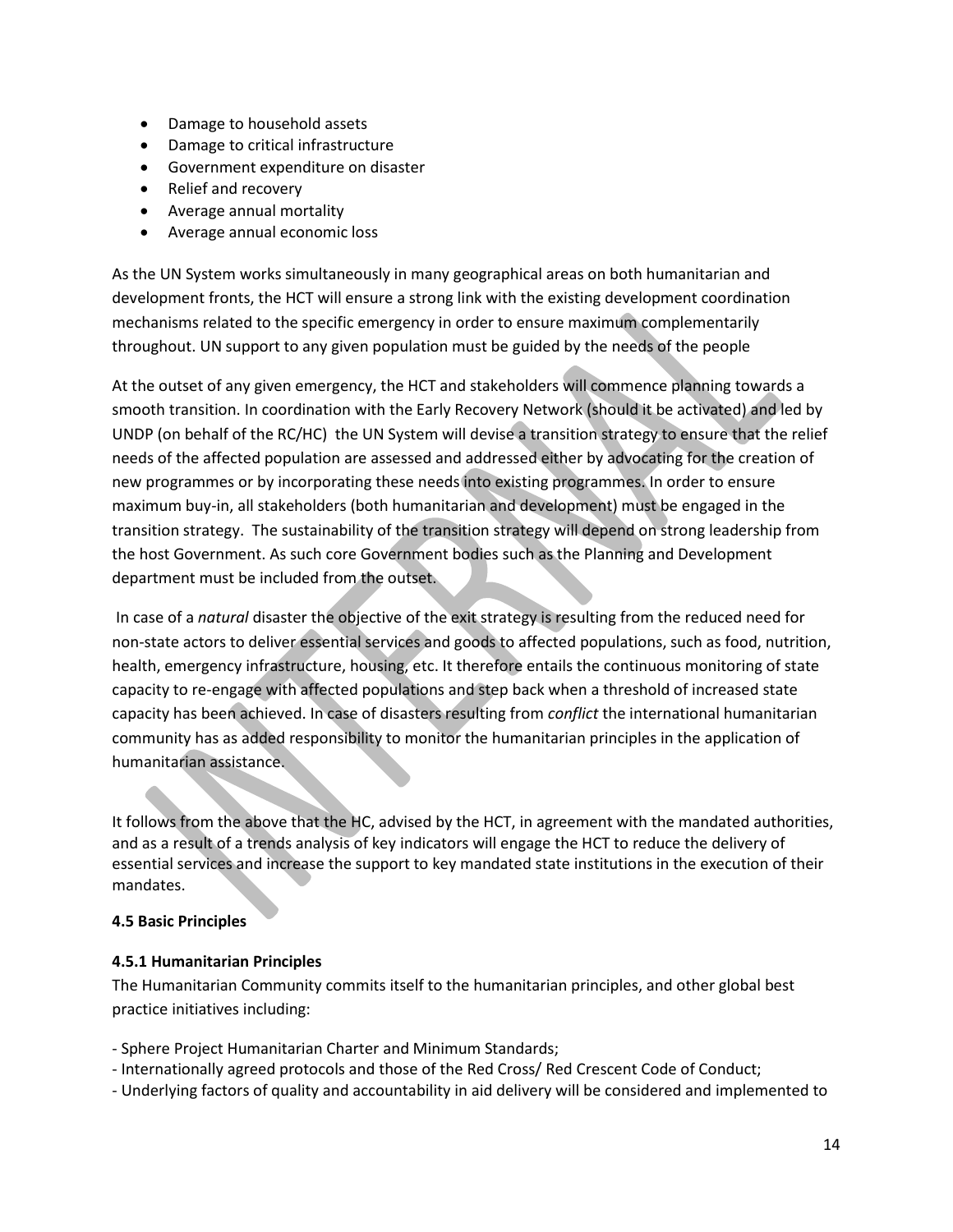the extent possible.

- Emergency response will ensure mainstreaming of disaster risk reduction/ resilience, gender, age, protection, disability, and HIV/AIDS.

## **4.5.2 Operational Principles**

- Special attention will be devoted to particularly vulnerable populations specific to each context.

- Strategic and operational responses will be jointly planned and implemented by all concerned stakeholders.

- A specific set of recommended actions will be developed to assist host communities in coping with the emergency.

- Safety and security of humanitarian workers will be of the utmost concern of the humanitarian community.

# <span id="page-14-0"></span>**5.0 Overall Management and Coordination Arrangements**

Cluster coordination will be undertaken by the IASC/HCT appointed cluster lead agency, appropriate to the Pakistan context. During the initial onset it may be necessary to have NDMA (at national level) and PDMA (at provincial level) co-chair cluster meetings, however, it is recommended to have a swift transfer to a co-chair arrangement with the relevant line ministry for each cluster. Where there is no relevant or appropriate ministry, eg Protection or WASH, then a technical expert, at a sufficient bureaucratic level and expertise level must be identified to support the response.

# **Current coordination structure**

The national level humanitarian coordination is facilitated and lead at national level by the HCT. Supporting the HCT is the National Humanitarian Coordination Mechanism (NHCM) which is not a Cluster system, however sector lead agencies ensure there is representation in the NHCM, which is chaired by OCHA.

Cluster coordination takes place at the Inter Cluster Coordination Mechanism (ICCM) at regional level in KP/FATA and feeds in to both the NHCM and the HCT. This forum is chaired by OCHA, and has standing members of each cluster coordinator, sub-cluster representatives, INGOs, NGOs and IOs, as observers.

|                         | <b>Cluster Leads</b>     | <b>KP/FATA ICCM</b> |
|-------------------------|--------------------------|---------------------|
| <b>Health</b>           | <b>WHO</b>               | <b>WHO</b>          |
| <b>Food Security</b>    | FAO/WFP                  | FAO/WFP             |
| <b>WASH</b>             | <b>UNICEF</b>            | <b>UNICEF</b>       |
| <b>Shelter</b>          | <b>IOM/UNHCR</b>         | <b>UNHCR</b>        |
| <b>Protection</b>       | Co-lead to be determined | <b>UNHCR</b>        |
|                         | <b>IRC</b>               | <b>IRC</b>          |
| <b>Child Protection</b> | <b>UNICEF</b>            | <b>UNICEF</b>       |
| sub-cluster             |                          |                     |
| <b>GBV</b>              | <b>UNFPA</b>             | <b>UNFPA</b>        |
| sub-cluster             |                          |                     |
| <b>Nutrition</b>        | <b>UNICEF</b>            | <b>UNICEF</b>       |
| <b>Education</b>        | <b>UNICEF</b>            | <b>UNICEF</b>       |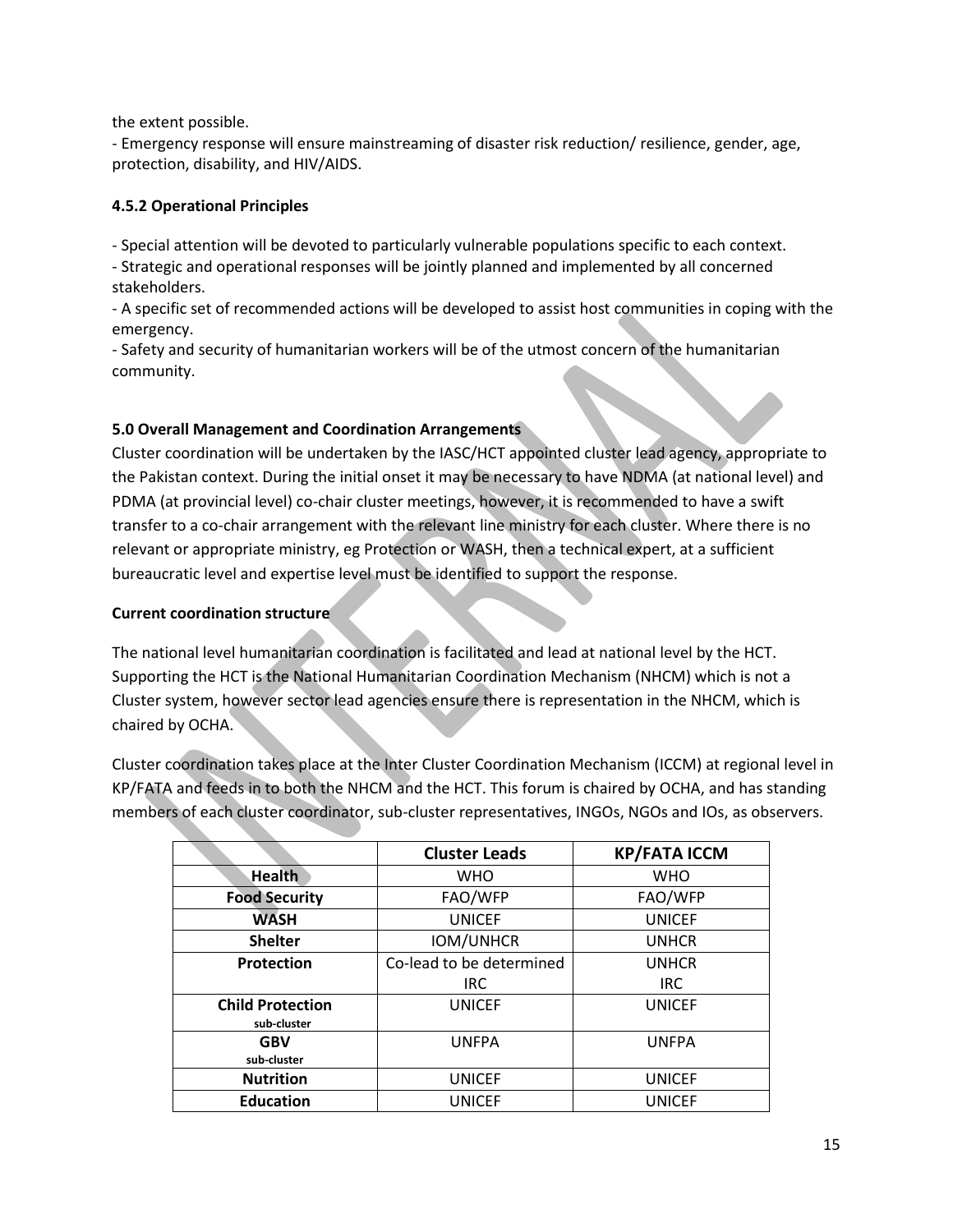|                              | Save the Children | Save the Children |
|------------------------------|-------------------|-------------------|
| <b>Community Restoration</b> | UNDP              | <b>UNDP</b>       |
| <b>Camp Coordination</b>     | <b>IOM</b>        | <b>UNHCR</b>      |
| <b>Logistics</b>             | WFP               | <b>WFP</b>        |
| <b>Emergency</b>             | WFP               | <b>WFP</b>        |
| <b>Telecommunications</b>    |                   |                   |
| Chair/coordinator            | ОСНА              | ОСНА              |

### <span id="page-15-0"></span>5.1 Government of Pakistan

National Preparedness and Response Mechanisms are outlined in the NDMA Monsoon Response plan, available a[t www.ndma.gov.pk.](http://www.ndma.gov.pk/) The overview plan is a strategic document, with all the operational plans reflected in the provincial plans, available at the same website address.

According to the NDMA plan, the triggers for response are as follows:

*- The respective DDMA/DDMUs are expected to manage and meet the requirements of mild to medium levels of disasters induced by monsoon hazards within the resources provided by the provincial governments.*

*- Disaster situations severely affecting a number of districts in Province would be managed by the respective PDMAs and provincial governments. Provincial Governments shall keep ready to take on the initial caseload of worst case scenario, with their own mechanisms and resources.*

*- The Federal agencies will continue to perform their functions, roles and responsibilities; however, NDMA will mobilize and deploy its resources particularly the relief stocks available as "Federal Reserve" to assist in the relief operations, where provincial resources fall short of meeting relief needs. -Armed Forces may be involved and requested for assistance by the respective district / provincial / national level disaster management authorities at any stage, particularly for rescue, evacuation and emergency relief phases, in respective affected areas.*

*- Contingency planning will address one month immediate humanitarian needs of relief goods. During this period the response strategy based on actual scale, magnitude and location of disaster would be developed and a coordinated response will be mounted.*

*- The international community and the United Nations system would only be requested for assistance in case of the escalation of the situation beyond National Government's capacity to manage with its own resources.*

*- The overall coordination role would rest with NDMA, which is engaged with UN to workout pre-defined coordination mechanisms, incase international assistance is requested.*

The plan also contains details of the roles and responsibilities of the various stakeholders within Government who play a role during crisis response, specific to hydrological emergencies (pages 21-26).

The NDMA role is clarified as follows:

*NDMA Certain key powers and functions of the National Disaster Management Authority, spelled out in the National Disaster Management Act, 2010 are as follows:*

- *"acts as the implementing, coordinating and monitoring body for disaster management;*
- *Co-ordinates response in the event of any threatening disaster situation or disaster;*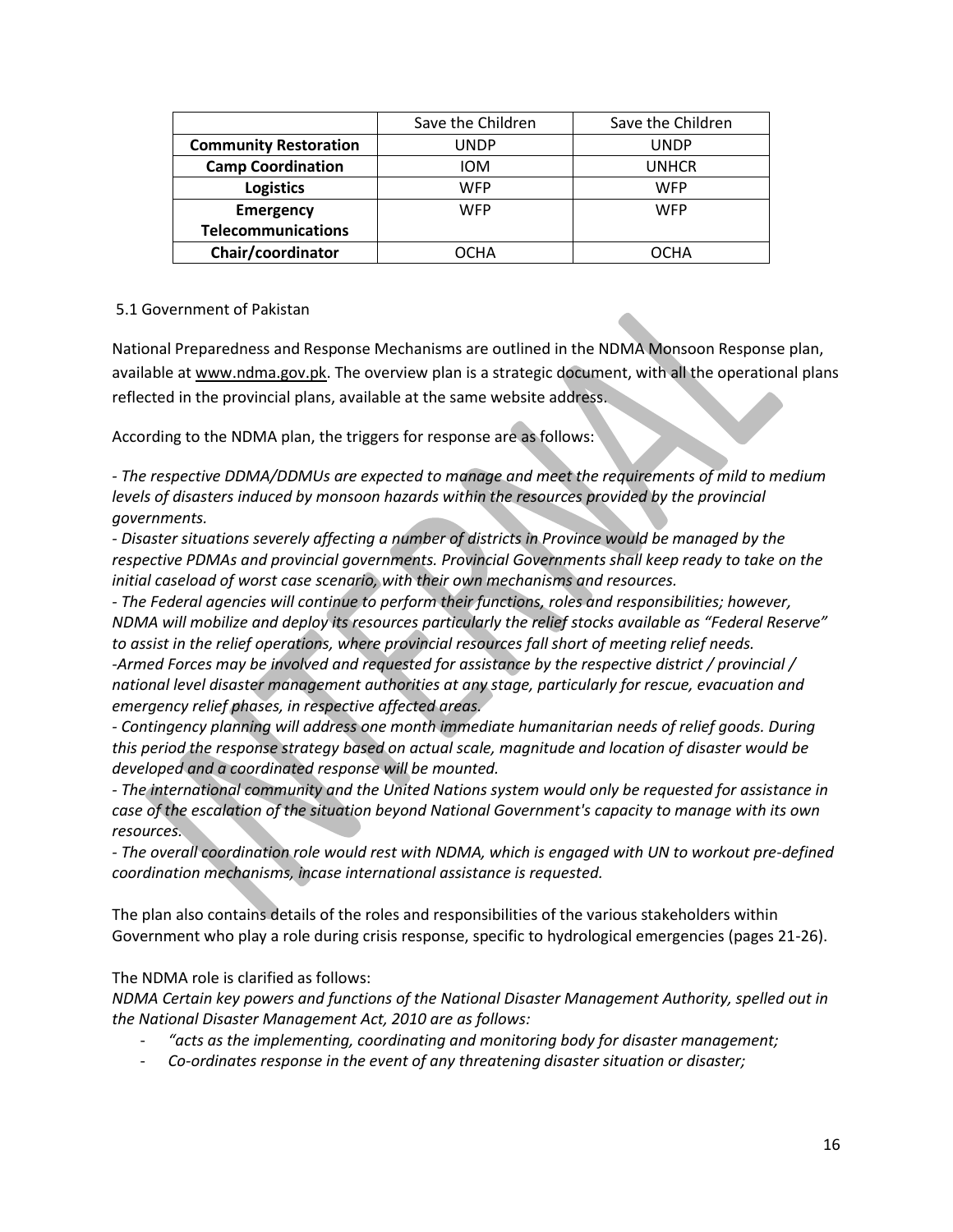Lays down quidelines for or give directions to the concerned Ministries or Provincial *Governments and the Provincial Authorities regarding measures to be taken by them in response to any threatening disaster situation or disaster.*

### *(Reference section -9 (a) (f) & (g) of NDM Act, 2012)*

### <span id="page-16-0"></span>**5.2 Inter-Agency Standing Committee (IASC)/ Humanitarian Country Team (HCT)**

On behalf of the IASC at the global level, the Emergency Relief Coordinator (ERC) appointed the UN Resident Coordinator (RC) as the Humanitarian Coordinator (HC) in Pakistan in 2005. This led to the formation of an IASC Humanitarian Country Team (HCT) in 2009, with membership from the UN humanitarian system members, INGOs and inter-national organizations, such as IOM and the Red Cross and Red Crescent movements. The HC is the Chairperson of the HCT, with OCHA as the formal secretariat. Guided by the IASC recommendations at the HCT confirm the cluster arrangements and leadership for the 2012 planning are as indicated above in the Cluster Coordinator matrix.

### **Transformative agenda**

*"The Inter-Agency Standing Committee (IASC) in 2005 to improve the effectiveness of humanitarian response through greater predictability, accountability, responsibility and partnership. Emergency response capacity has been reinforced at the global level according to an agreed division of labor. However, challenges remain in deploying adequate leadership; putting in place appropriate coordination mechanisms at various levels and ensuring clear mutual accountabilities as evidenced by several major disasters over the past years. Furthermore, the application of the cluster approach has become overly process-driven and, in some situations, perceived to potentially undermine rather than enable delivery.*

*In light of the growing recognition of the weaknesses in the multilateral humanitarian response, the IASC Principals decided to review the current approach to humanitarian response and make adjustments, building on the lessons learned in 2010 and 2011. Based on an analysis of current challenges to leadership and coordination, the IASC Principals agreed in December 2011 to a set of actions that collectively represent a substantive improvement to the current humanitarian response model. Detailed information on agreed actions is available in the Chapeau and Compendium document." (source [http://www.humanitarianinfo.org/iasc/pageloader.aspx?page=content-template-default&bd=87\)](http://www.humanitarianinfo.org/iasc/pageloader.aspx?page=content-template-default&bd=87)*

As required, sub-clusters and technical working groups will be commenced, or continued (if still in existence) and dissolved as required. For example, thematic working group on Assessments and Monitoring will be maintained as long as it is appropriate. The NGOs and IOs are invited and involved in all coordination fora and levels, as part of the commitment to partnership.

### <span id="page-16-1"></span>**5.3 Linkages between Clusters and Government Ministries/Departments**

As yet the defined counterparts have not been agreed. Some clusters, for example the Health Cluster, have a natural counterpart. However, others such as Protection, there are a division of labour for the issues between different Government bodies. Following the devolution of power to the provinces through the  $18<sup>th</sup>$  Amendment, neither the Ministry of Education nor the Ministry of Health have a Federal base. The table below will be completed, if there is an activation of the plan.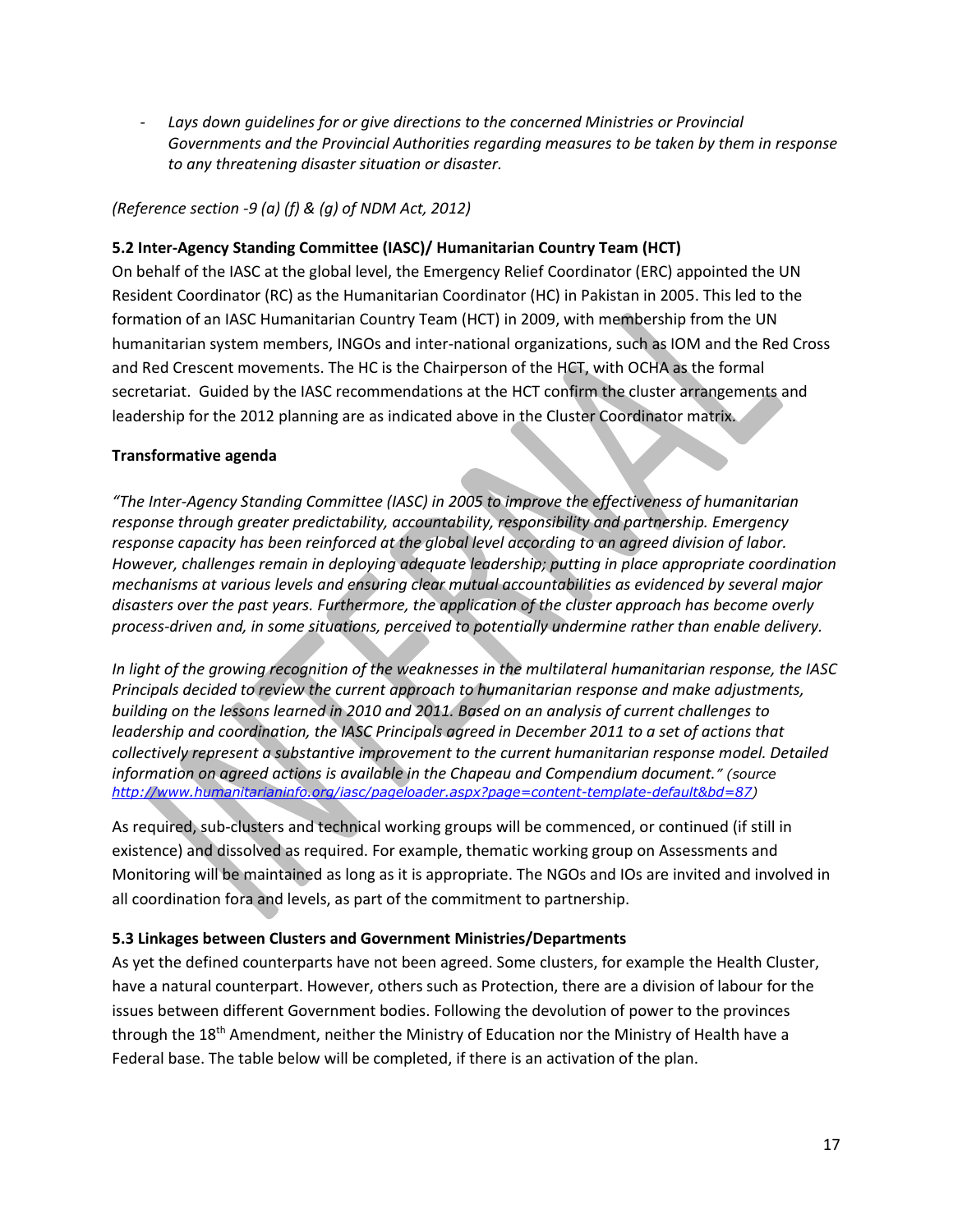### <span id="page-17-0"></span>**5.4 Protocols of Response**

### <span id="page-17-1"></span>**5.4.1 Protocol of Response to Early Warning in Alert Phase**

At the agency level, immediately upon receipt of a warning of an imminent threat (e.g. cyclone/storm surge, flood etc) from any source and working with the One UN SPA3 Early Warning System partners, OCHA and or the heads of agencies will:

1) Contact the UNRC/HC Office and other principal partner organizations to:

- Confirm the threat
- Obtain additional information to verify facts
- Coordinate preparatory actions
- Activate existing agency emergency teams
- Inform respective agencies' regional offices and HQs
- Post an alert via the virtual OSOCC, and request for UNDAC support, if required.
- 2) Contact any agency staff in the areas concerned, preferably the emergency focal point to:

- Exchange information, in particular related to the humanitarian impact, and of any pertinent security concerns;

- Arrange for them to take appropriate precautions for their own safety and the protection of facilities and properties (communications, vehicles, stocks) of the agency to the extent possible;

- Agree on arrangements for initial on-the-spot assessment or investigation;
- Assess and report if or when an emergency does occur;

- Ensure all assessments (rapid or otherwise) are inclusive of the cross-cutting issues referenced above (DRR, gender, age, protection, HIV/AIDS, disability, etc);

3) Put all necessary agency staff on standby for response.

4) Check the readiness of telecommunications, logistics and information management systems.

5) Assemble basic information on the threatened areas and up-to-date information on transport and stocks of agency supplies.

6) Inform the RC/HC Office, the agency headquarters and regional office and other offices concerned of the action taken by the country office, including information on the action taken by the Government and others, if available.

7) A HCT representative will join the National Monsoon Monitoring Team, to share information, gain understanding of the evolving situation and will pass this information to the HCT, as relevant.

### **At the inter-agency level, the RC/HC, upon receipt of the warning, will:**

1) Alert OCHA Geneva HQ (and CRD New York) to activate the emergency communications system for verifying and monitoring the hazard and general situation. This also includes initiating and maintaining communication, exchange of information, and coordination among HCT members.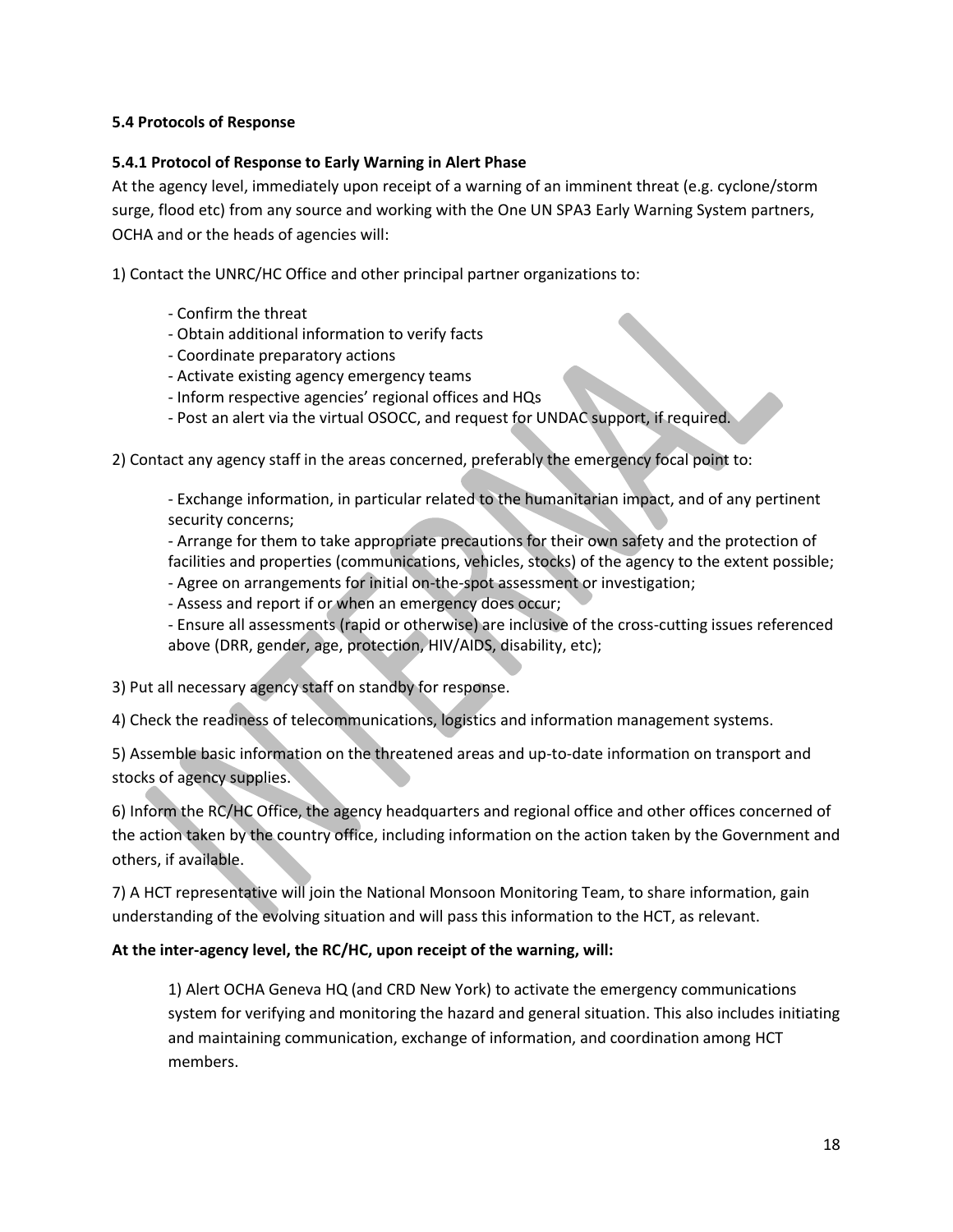2) Appoint a media contact and spokesperson representing the HCT/UNCT, and serving the Humanitarian Communication Group and HCT members

3) Communicate with Government to gather their understanding of the situation and offer the support of the humanitarian community.

4) Inform HCT members in the country about the imminent threat and ask to share any other relevant information obtained by them from the Government and the field.

5) Ask HCT members for periodic updates on the actions taken by their respective agencies in response to the warning.

6) Inform the Cluster Lead Agencies and Cluster/Sector Coordinators of the imminent threat and ask to share any relevant information obtained by them from their diverse counterparts.

7) As deemed necessary, convene a HCT to discuss and define the appropriate inter-agency Preparedness response and phased interventions, including resource requirements, in anticipation of a disaster scenario.

8) Assess the need for additional human resources support staff.

### <span id="page-18-0"></span>**5.4.2 Protocol of Response during Emergency**

At the agency level, during an evolving emergency, the heads of HCT members, which includes national and international NGOs representation will:

1) In collaboration with the RC/HC/Designated Official, declare the situation an emergency and activate the Preparedness plan and emergency procedures.

2) Establish the situation and safety status of staff. Report the situation to relevant headquarters and regional office.

3) Report periodically the emergency situation as it develops (situation report) to the RC/HC and/or OCHA and the agency headquarters and regional office. The first report should provide available information about the emergency situation, indicate next steps, advice what assistance is urgently needed, define how to maintain contact, and decide when the next report is to be expected. IASC members with existing field presences in the affected areas will be crucial in providing advice on the operational situation, local responses etc.

4) Keep the Cluster Coordinators updated on progress and requests for Cluster response.

5) Monitor the performance of staff with respect to their assigned emergency response roles and responsibilities. Pay special attention to stress and fatigue and establish and maintain a work schedule.

6) In coordination with the RC/HC, adhere to policies for media and information management and policies for the dissemination of press releases, participate in press conferences, contribute with sharing of photos and video footage etc.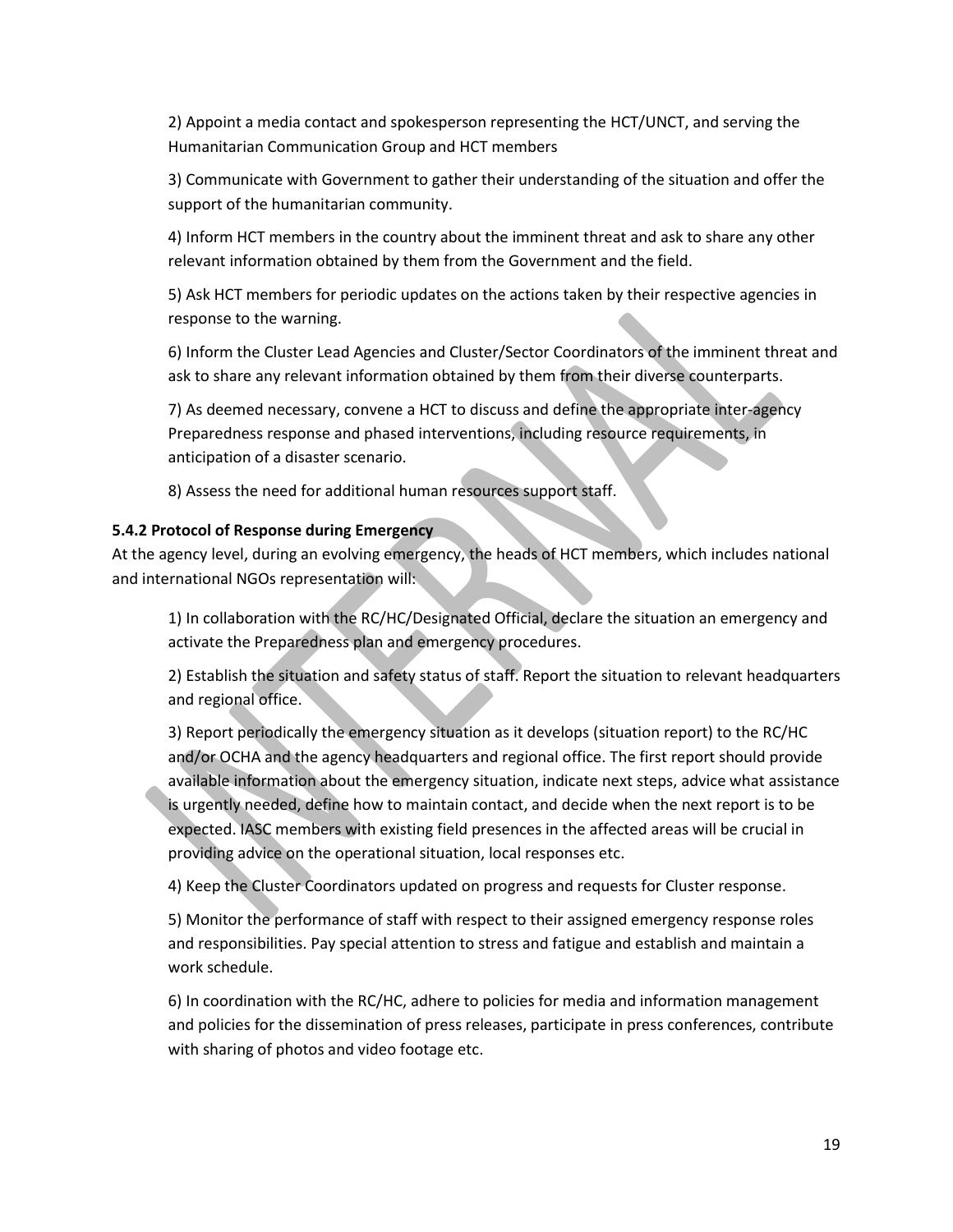7) In collaboration with the RC/HC, undertake assessments, information gathering, coordinate the required response, write and submit proposals for inclusion for a response plan and CERF, if required, ensuring the coherence and focus of phased interventions.

8) Manage technical and financial inputs relating to emergency response operations. Assign additional resources to support the operation as necessary and available.

9) Follow up constantly for any immediate support needed from agency headquarters, and ensure that the RC/HC (or Designated Official) is constantly updated on progress and constraints in emergency response interventions.

10) Release staff members who are part of the Assessment Technical Team to be dedicated to the required assessments.

### **At the inter-agency level, the RC/HC, during a declared emergency, will:**

1) Offer humanitarian assistance or any necessary support to the Government, as requested or deemed proper.

2) Declare the situation an emergency and activate Inter-Agency Preparedness and Response Plan and the standing emergency procedures in consultation with the HCT as well as the ERC/IASC at Global level.

3) Report the emergency immediately to the UN Headquarters (UN Emergency Relief Coordinator in New York) OCHA, who will advise other relevant agencies, furnishing all Heads of Agencies. Maintain regular communication with these agencies, constantly reviewing information, priorities and needs.

4) Keep as close coordination as possible with Government officials (NDMA, PDMA, FDMA, MoFA, EAD, OPM, etc) and gather information available from them. Inform them the HCT has initiated a disaster response plan.

5) Activate the emergency operations procedures and call a HCT immediately. If necessary, call a UNCT and an SMT.

6) Monitor the performance of agencies, clusters and staff with respect to their assigned emergency response roles and responsibilities. Pay special attention to stress and fatigue and establish and maintain a work schedule.

7) Manage technical and financial inputs relating to emergency response operations. Assign additional resources to support the operation as necessary and available.

8) Regularly brief all stakeholders on the status of response operations.

9) In collaboration with the HCT members, coordinate with the Government focal agency, UN Headquarters and regional offices, international agencies, donor communities and civil society.

10) In collaboration with the HCT members, mobilize emergency funds through various channels, including CERF and an updated SRP, if the response so requires, and the Government approve.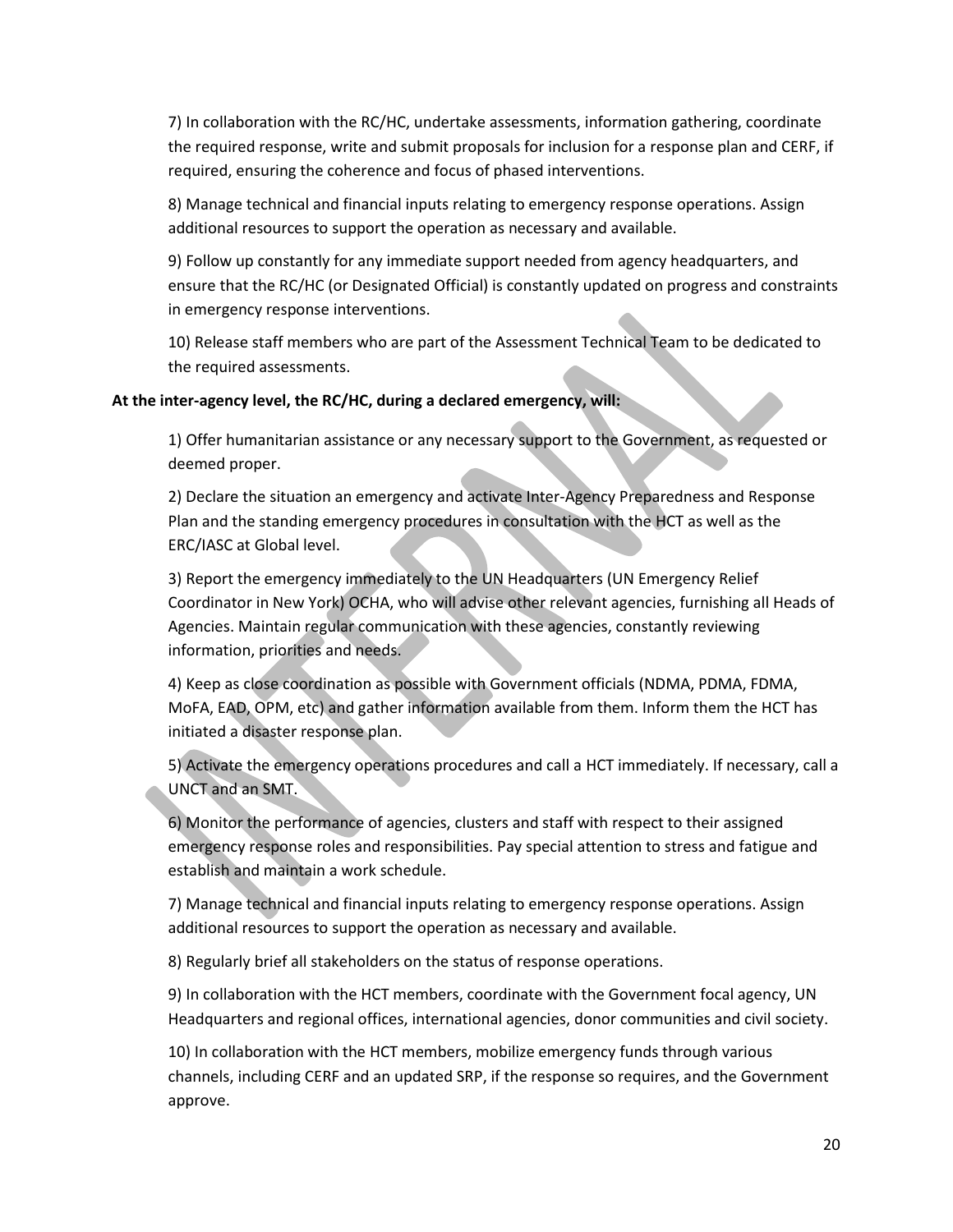11) In collaboration with the HCT members, facilitate conducting emergency assessments (including all cross-cutting issues), preparation and submission of situation reports and consolidated appeals. Invite members from OCHA/UNDAC for assistance, if necessary, to strengthen the HCT situation analysis and resource mobilisation. Assessments may be done jointly with the Government, depending on the requirements.

### <span id="page-20-0"></span>**6.0 Cluster/ Sector Response Plans Summaries (Full Cluster Plans in the Annex)**

### **Education**

Mapping Education partners; Establishment and maintenance of an appropriate humanitarian coordination mechanism; Promote emergency preparedness activities, eg, INEE training; Develop common Rapid Assessment tools; Ensure adequate Preparedness planning and preparedness; Facilitate mapping of warehouses, transportation and communication mechanisms at townships; assessment of available resources (human, financial, logistics etc); Take stock of various types of existing training manuals, modules, handouts etc; Assess the capacity of the partner organization to identify the needs; Develop agreed response strategies and action plans; Draw lessons learned from past activities and revise strategies accordingly; Identify core advocacy concerns; Advocate with donors to fund education in emergency; Mainstream Disaster Risk Reduction (DRR) in primary and secondary schools. Restore normalcy in the lives of children, provide safe access and improved quality of education (including early learning, formal and non-formal education opportunities) in emergency situations in collaboration with partners and cross sectoral stakeholders. Linkages with other sectors and cross cutting issues to ensure the minimum quality of education services delivery for affected population.

### **Emergency Shelter**

Reduce vulnerability and support resilience of affected populations by providing basic emergency shelters and NFIs necessary to ensure the survival of disaster affected people, in a dignified manner, and prioritizing the most vulnerable populations; Identification of emergency shelter actors and an assessment of their capacities; Identification of safe emergency shelter settlement locations with basic facilities; Pre-positioning of Tarpaulins and ropes and distribution of erecting guidelines; Coordinate with WASH sector for provision of wash facilities as well as with other relevant sectors including Nutrition, Food, Health, Education, Protection, Livelihoods, and ensure the mainstreaming of cross-cutting issues; Set up/strengthen mechanisms for coordination and information sharing; Train on Do No Harm, Protection and Human Rights/human values in Emergencies; Set standards for emergency shelter kits and NFI packages; Formulate a strategy on emergency shelter and revisions; In close coordination with the CCCM sector to design and provide suitable support infrastructure for displaced settlement.

### **Emergency Telecommunications**

Increase timeliness and effectiveness of humanitarian response for saving lives in the event of a disaster by ensuring provision of efficient and reliable communication services to humanitarian community; To organize and setup the Telecommunication Coordinating WG in country; To propose/setup a reliable communication link among IASC Agencies; Prepare budget proposal; seek funding; Procurement and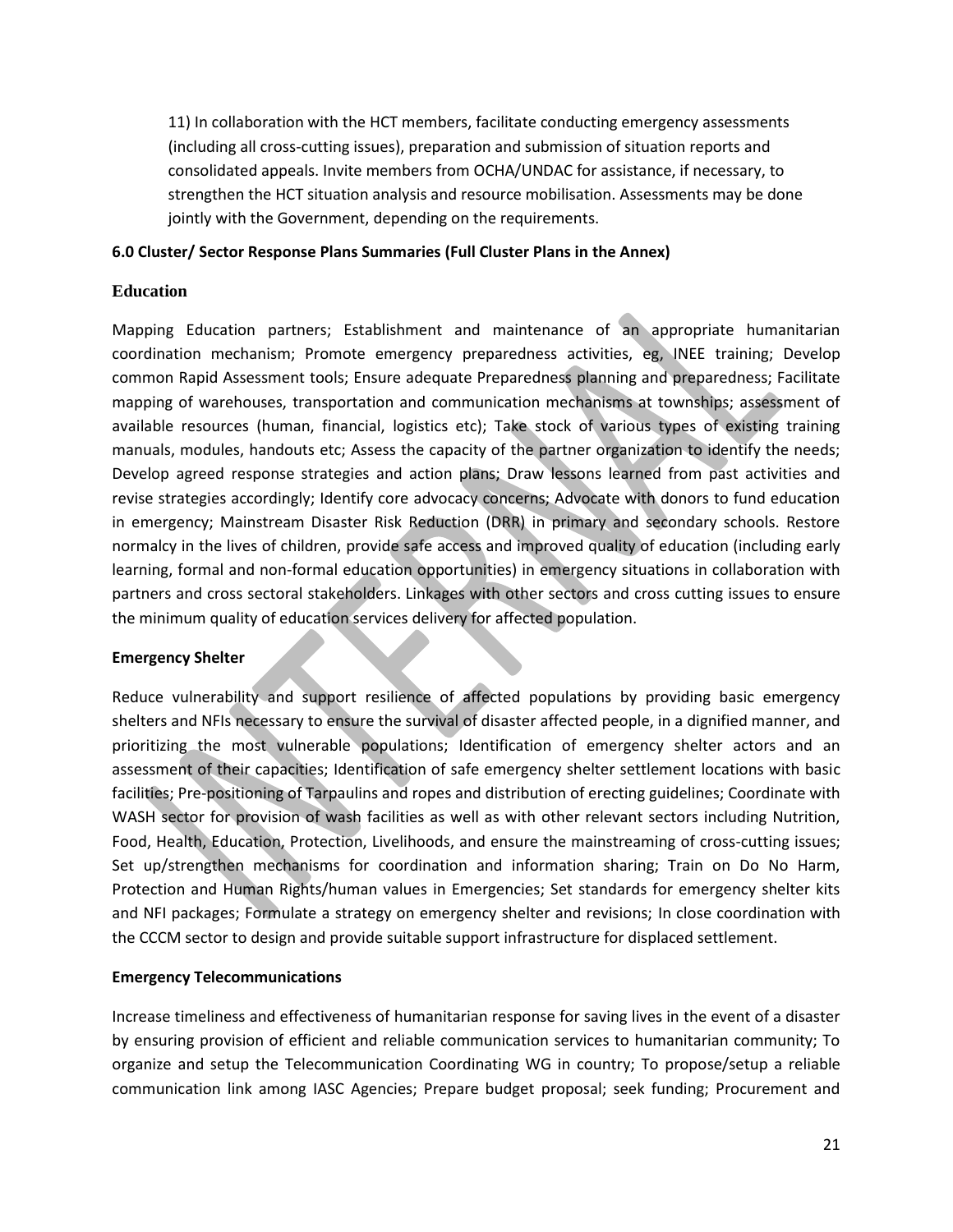importation of the equipment; Pre-position/maintain the equipment; Provide emergency telecommunication trainings for national ICT workers; To get a UN countrywide frequency license from the government; Update/Maintain the countrywide contacts list, including call signs and cell numbers; To provide security telecommunication services; To provide data communication (Internet) services.

### **Food Security**

The Food Security Cluster aims to save lives, avert hunger, protect rural livelihoods of those affected by disasters and initiate early recovery activities to enable these populations to rebuild their livelihoods; provide immediate life saving food assistance in the relief phase; Prevent deterioration of nutritional status for young children. Protect and preserve livestock assets, as well as restore food security and livelihoods; Baseline data compilation and stock taking; Mapping of coverage of services & production of food security atlases; Preparation of assessment forms & formation of IA rapid assessment teams; Establish coordination, information management and communication system within the expanded thematic/working group on food security; Training on emergency response; Carry out IA food security assessments; Prepare common guidelines for cash related assistance; Ensure availability and access to ready to eat rations.

Identification of stakeholders in states / division, capacity building, mainstreaming crosscutting issues in assessment and monitoring tools, build relations with government and other stakeholders, raise awareness on existing DRR plans, MAPDRR and other response plans, stock taking of available expertise for specified aspects of emergency assessments, identification of available existing pre-positioned stocks with stakeholders and periodic updating of the record, undertake tabletop simulations, communicate lessons learnt from flood response.

### **Health**

The health cluster aims to support Government of Pakistan life saving efforts to promote and protect health and well-being of the affected population thereby minimizing mortality, morbidity and disability during a declared emergency by the UN and Government of Pakistan; To ensure provision of timely, holistic, appropriate, equitably distributed health services including comprehensive primary health care through mobile & static clinics; Workshops on cluster approach and DRR; Pre-positioning and stockpiling of medical supplies and equipments, and centralize an interagency stock database; Identification of referral facilities; Ensure provision of RMNCH services, Transfer of skills and knowledge to national partners; Strengthen EPI; Mapping of available human resources, and emergency response capacity, and disease surveillance network; Make available WHO and national guidelines; Strengthen collaboration with national and local health authorities; Enhance / build the capacity of community psycho-social support; Ensure government policy in place and shared in emergency importation procedures; Dissemination of IASC Guidelines for HIV/AIDS Interventions in Emergency Settings; Joint public health information and education campaigns with authorities;

### **Logistics**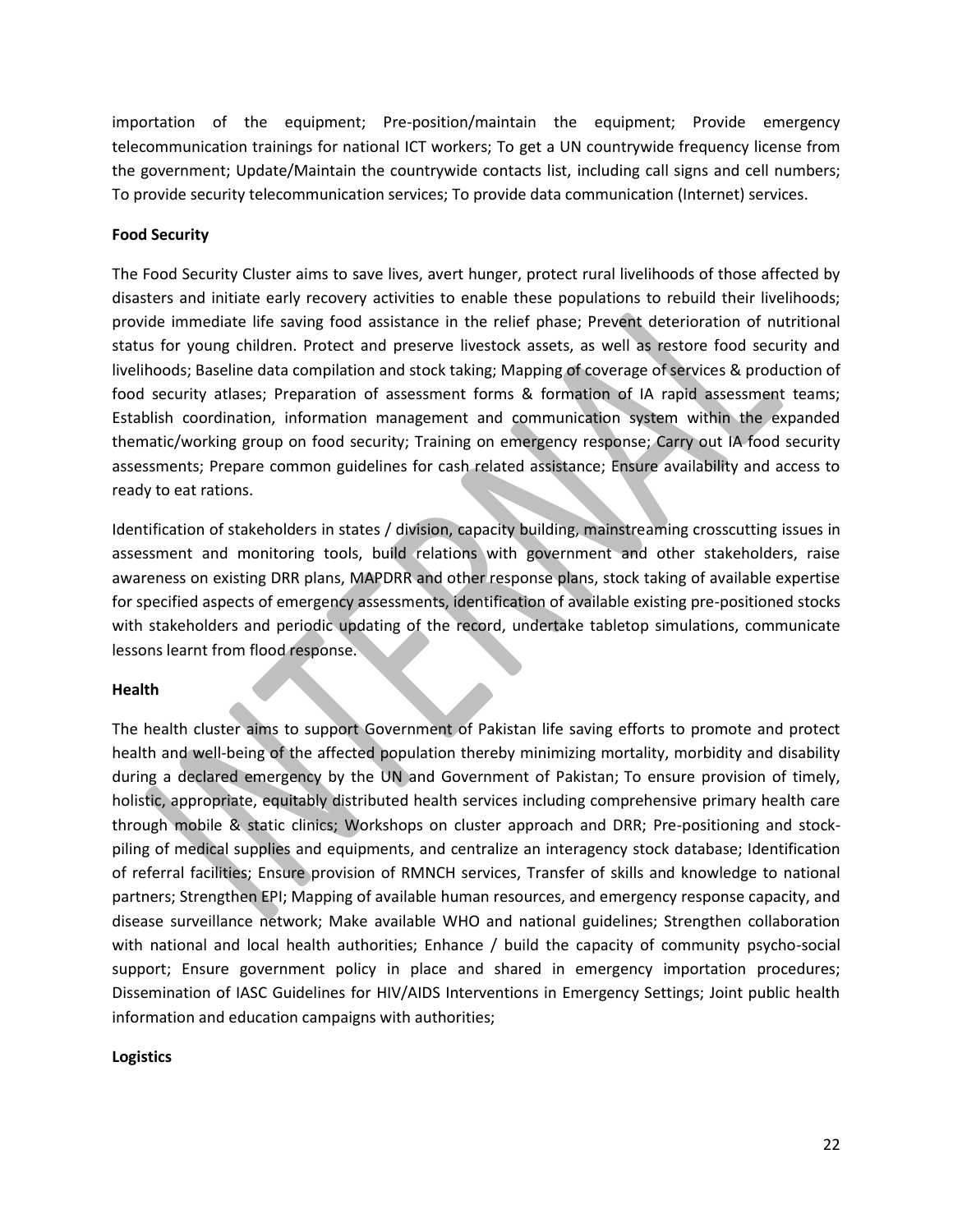Ensure a coordinated and effective logistics response to a future disaster in Pakistan and to provide Logistics services where clearly identifiable gaps exist; Coordination meetings with Cooperating Partners; Establish rosters of service providers; Share SOPs for warehouse management, transport, etc; Update Logistic Capacity Assessment; Maintain standby partner list; Update the emergency inventory from regional depot; Provide Emergency Response Training to focal points; ensure prepositioned emergency stocks in Pakistan can be deployed within 24-48 hours.

### **Nutrition**

Mapping of partners and types of nutrition activities/ interventions; draft a Terms of Reference for the cluster; Identify Nutrition related expertise available in-country and prepare a HR roster; training of BHU staff, MoH and NGOs in Nutrition Emergency Response; Pre-position supplies; Adapt generic tools recommended by Global Nutrition Cluster; maintaining coordination mechanism; collect baseline data. Reduction in mortality and morbidity by timely identification and appropriate management of acutely malnourished children and pregnant & lactating women (PLW). Strengthen capacity for effective implementation of nutrition interventions; ensure effective and timely implementation of nutrition interventions through enhanced coordination and information gathering; monitoring of trends and status of malnutrition in the target population.

### **Protection**

The key objective is to ensure any response to natural and complex disasters in Pakistan protects the fundamental rights of those affected particularly the most vulnerable persons and groups in an emergency situation. Setting up a nation-wide Protection Working Group; Identify/recruit relevant expertise; Setup relevant taskforces; Ensure emergency interventions address the most vulnerable and the persons with specific needs; Compile and develop common protection training and capacity building tools and strategy, as well as monitoring and assessment strategies and tools; Develop an emergency preparedness Family Dissemination of protection guidelines to all national and international stakeholders, including trainings on mainstreaming protection into disaster risk reduction; Review of national legal/policy frameworks related to protection and continued support to the government for the formulation of national action plans; Set up/enhance protection referral systems; Pre-position kits in areas at risk; Establish/reinforce community based protection mechanisms; Inter-agency protection monitoring and assessments; conduct activities guided by the principles of "do no harm" and "non discrimination" on the basis of race, national, ethnic origin, disability or ability, language or gender"; Advocacy towards national and international stakeholders. This needs to be in line with the core humanitarian principles, in accordance with international human rights and humanitarian law and frameworks, as well as with the national legislative framework of Pakistan and the obligations undertaken by the Government of Pakistan.

*Child Protection –* Sub-cluster: Support the protective services for children and women in hosting areas and in camp settings.

*GBV* – Sub-cluster: Works in both off- and on-camp settings to provide protective services, including effective prevention and response mechanisms for GBV survivors, and 'women-friendly spaces' created to allow a spectrum of services be offered to women and girls.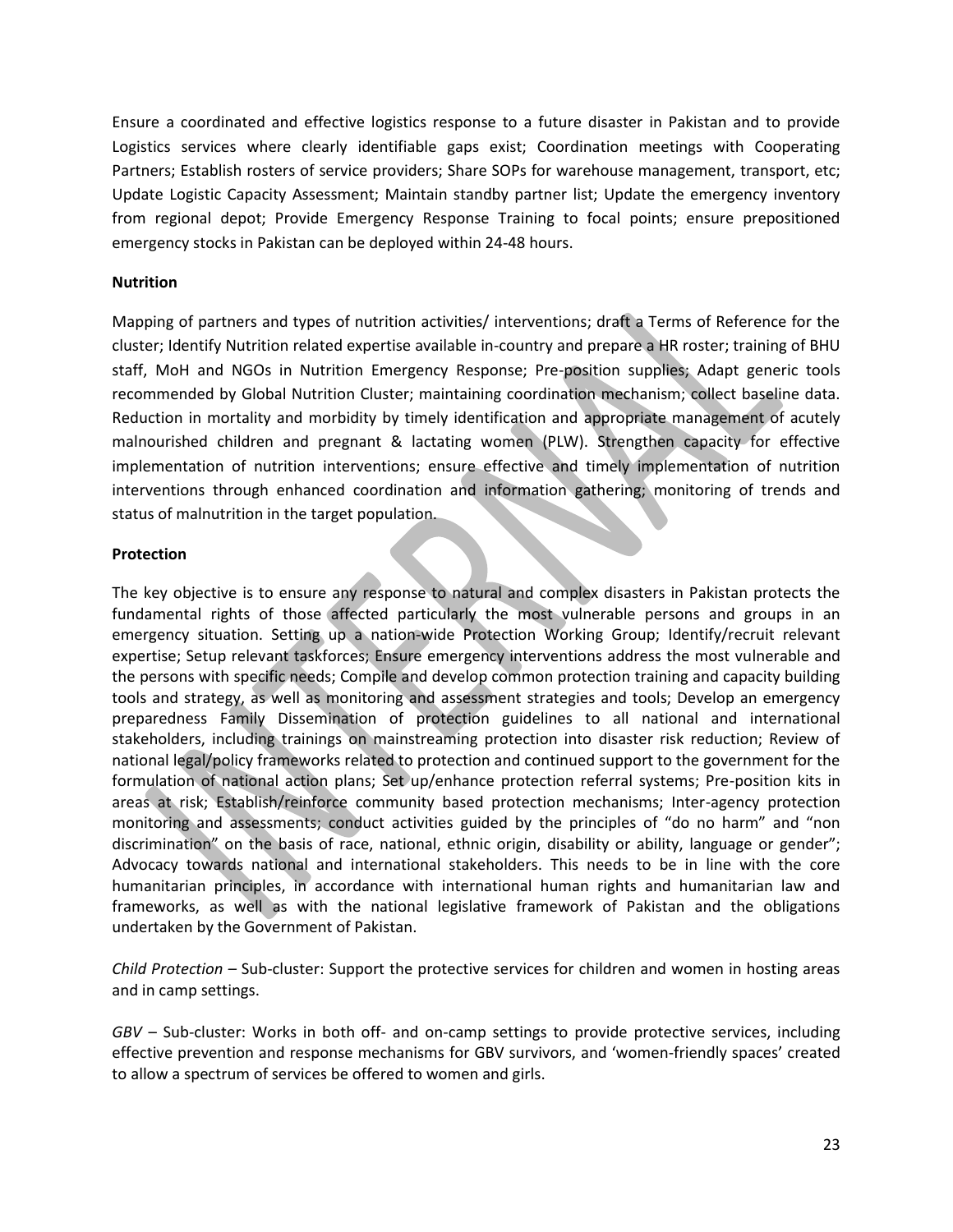#### **Water and Sanitation**

Building Preparedness planning Stockpiles; Training of staff and volunteers at various levels; Hazard Mapping; Rehabilitation / maintenance of communal water sources; Improving community hygiene and sanitation facilities; Capacity building of CBOs; Proposal writing and fundraising; Draw up transport logistics; Government Liaison; Ensure access, with minimum distance, to safe water facilities to women and children, and those with disabilities, in particular is provided based on sphere minimum standard; Ensure all equipment and facilities are provided and people are empowered to maintain the cleanliness of HH/communal sanitation in areas they reside; Ensure that affected people are provided with basic hygiene skills & supplies and are properly informed, based on their specific hygiene needs, including inclusion based on ability needs, on behaviour practices related to water, sanitation and hygiene that mitigate risks, hand washing in particular; Ensure effective coordination among implementing partners is enhanced, duplication and overlapping is minimized with actionable information sharing mechanism put in place. Reduction in mortality and morbidity within affected population through implementing a timely response program that will provide adequate and essential WASH services.

### <span id="page-23-0"></span>**7.0 Preparedness to Readiness Actions**

### <span id="page-23-1"></span>**7.1.1 General Actions**

1) Ensure the development, implementation, review and continuous updating of the HCT Preparedness and Response Plan in the light of current developments and concerns - OCHA

2) Define and implement emergency related policies in collaboration with the HCT and agency headquarters - IASC

3) Ensure the development, implementation and continuous updating of agency-specific emergency preparedness and disaster response plans - IASC

4) Upgrade the disaster management capacity of all staff involved in the emergency planning process - IASC

5) Maintain high levels of staff awareness and emergency preparedness through regular referral to disaster management issues - IASC

6) Define policies for media and information management and preparation of press releases – RC/HC

7) Prepare formats for the HNO, SRP, and CERF - OCHA

8) Ensure agency headquarters and regional offices are aware of the inter-agency collaboration and integrated focus for response operations and have updated copies of the Preparedness plans – RC/HC / OCHA

9) Maintain communication channels and interaction with Government counterparts – RC/HC / Agencies.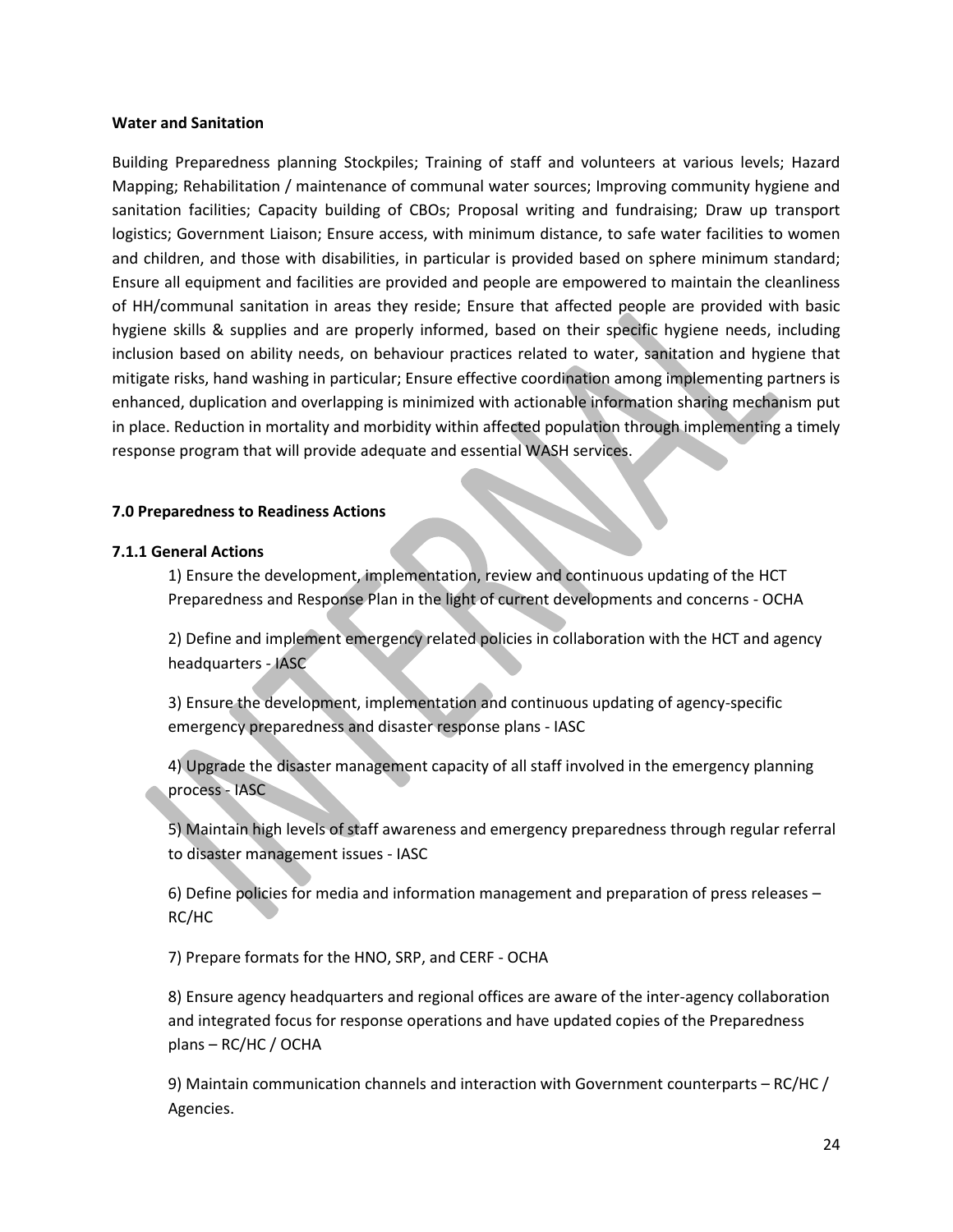10) Provisional MOUs in place with partners to speed up implementation.

11) Contingency agreements in place with suppliers for speedy procurement.

12) Capacity Building Project: The interagency project under the HCT to help local authorities and NGOs to enable a timely effective crisis response.

13) Training and capacity building initiatives, including to ensure inclusion of vulnerable people, eg those with disabilities, through adaptation of assessment, monitoring and evaluation tools.

## <span id="page-24-0"></span>**7.1.2 Summary Sector Preparedness Actions**

Cluster preparedness and response plans detail the actions taken to prepare for any pending crisis. These details are continued in the Annex.

### <span id="page-24-1"></span>**7.2.1 Safety and Security**

<span id="page-24-2"></span>The Designated Official for security (the DO is the RC/HC) through the UN Department of Safety and Security (UNDSS), and the Field Security Coordination Officer's deployed throughout the country (FSCO) are responsible to ensure UN staff safety and provide security liaison support with the NGO community in all stages foreseen in the emergency programme. The FSCOs will network with security focal points of the UN Agencies, government officials and NGOs to contribute towards a coordinated response to ensure that emergency operations can be undertaken in as safe and secure manner as possible. The DO through the Chief Security Adviser maintains direct contact with HQ of DSS and UN Agency levels.

A communication tree exists among the UN/NGO security community to ensure communication of security messages on staff safety. The FSCO is part of that communication tree which ensures linkages between the UN security system and the NGO community. However, every NGO is expected to follow its own organisational safety and security procedures within and linking with the IASC.

## <span id="page-24-3"></span>**7.2.3 Information Management**

The Pakistan Inter-Agency Information Management working group ensures the maintenance of a set of key data and information products useful for cluster and humanitarian community for analysis of situation and reporting of the response. In the event of an emergency, relevant products and services will be developed with a focus on the emergency-specific relief activities (contact list, meeting schedule, emergency-specific "Who does What, Where, When" (4W) products, thematic and base maps, etc.) and disseminated to humanitarian actors involved in the relief efforts. Customized products may be developed according to stakeholders' needs. OCHA IM along with IMWG will prepare plan for relevant training and orientation sessions for humanitarian community. IMU will provide technical support on CAP, response reporting, analysis of funding in case of triggered emergency.

The responsibility for ensuring appropriate information management (IM) needed for an effective and coordinated intra-cluster/sector response rests with the Cluster/ Sector Lead Agency while the OCHA IMU is responsible for the inter-cluster response.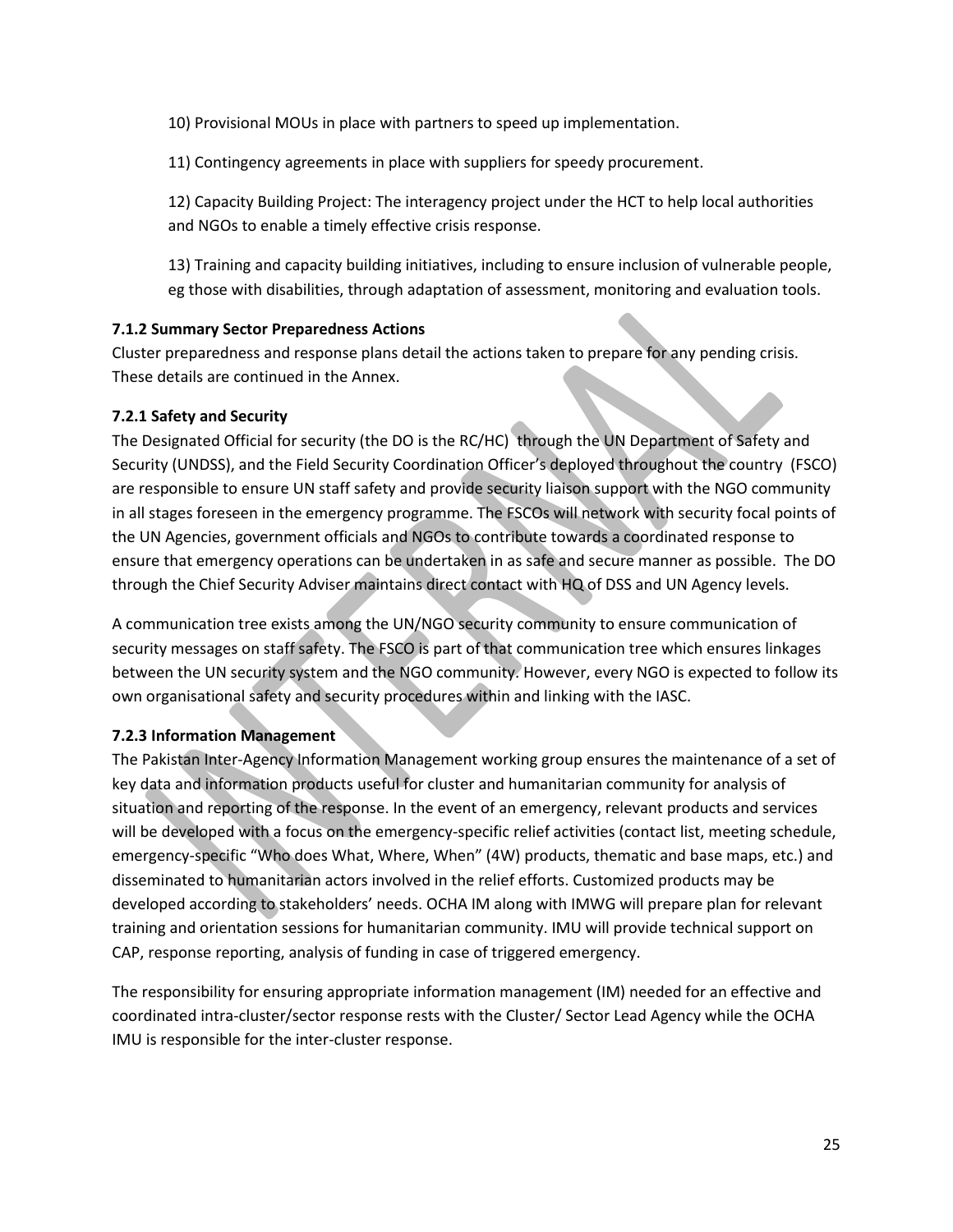## <span id="page-25-0"></span>**7.2.4 Assessments**

The Assessment Working Group, co-chaired by NDMA and UN OCHA, has developed and adopted an Assessment and Monitoring Framework as a common and consistent framework within Pakistan as well as in-line with global guidelines, enabling trends over time and between locations to be better analysed and acted upon. The coordinated approach includes:

- **•** Defined cluster-level indicators are developed to be monitored all through the emergency and early recovery phase;
- Standard Operational Procedures (SOPs) and guidelines for ensuring comparability and consistency in needs data collection;
- Monitoring component, including alignment with reporting mechanisms, to track changes of needs.

The Multi-sector Initial Rapid Assessment (MIRA) is the first step of the Assessment and Monitoring Framework and is designed to identify strategic humanitarian priorities after the onset of natural disasters or complex emergencies:

- Within 72 hours, a situation overview based on primarily secondary data and other sources (i. e. remote sensing)
- Within 7 days carry-out a field assessment on community level to identify needs and priorities of the affected and vulnerable population.

### Figure 1. Assessnment & Monitoring Framework including MIRA phases



The MIRA should be comprehensive and allow a robust identification of humanitarian priorities, including:

- Identify the scale, extent and nature of the disaster
- Planning of search and rescue activities; also camp management
- **•** Determination of priority areas and assist in the planning and deployment of resources
- Identify gaps in response and rescue.

Additional, the MIRA will

- **Relate the specific event to the Preparedness and Response Plan scenarios, secondary data and** any available Government assessments that have already been carried out.
- The field assessment should identify needs to at least Admin 2 level (District) with statistical significance.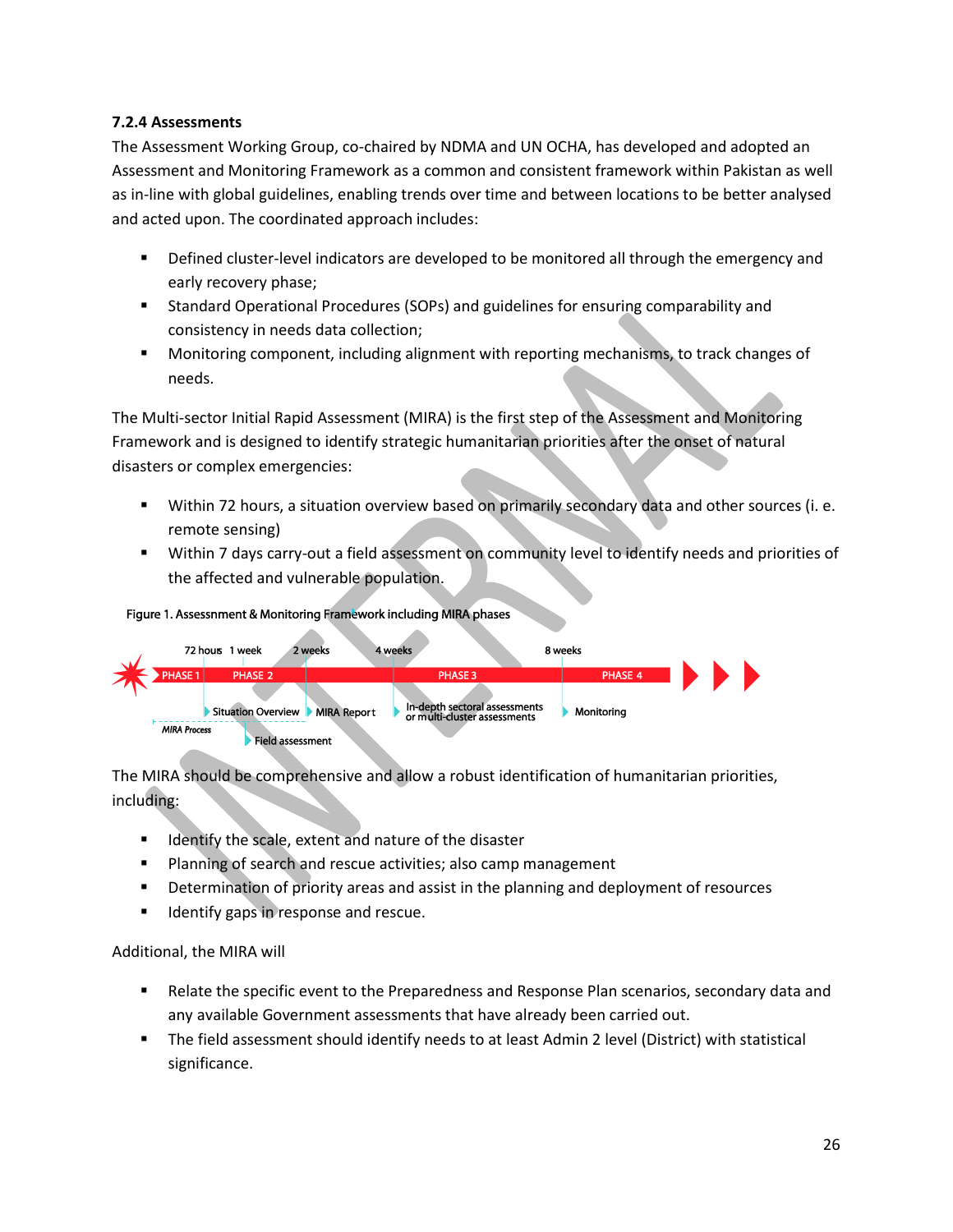The MIRA is developed in collaboration between the government through NDMA and the humanitarian community with the aim of sharing one common methodology and assessment tools for coherent needs data collection in any emergency. The MIRA will be integrated in the National Disaster Response Plan.

Following the MIRA, clusters will commence their detailed needs assessments, which will be technically directed to gather information for each specific response. The detailed needs assessment methodology depends on each cluster, their resources and needs. Information from a variety of sources will inform the cluster response strategy.

Once programmes are in place, cluster will monitor and report on the response, impact, and gaps. Each cluster will define indicators as part of their response strategies, and clusters will be requested to report against indicator.

# <span id="page-26-0"></span>**7.2.5 Public Information Strategy**

The international humanitarian community globally, and in Pakistan, is committed to transparent and accountable public information dissemination for a timely and efficient mobilization of humanitarian responses. All IASC members are subject to their respective policies on media and public information. Decisions of the IASC will not compromise members with respect to their own policies. In case of the onset of a large scale disaster, a key media/PI focal point should be appointed by and report directly to the RC/HC.

The PI Focal Point will further coordinate with the various agency/organization PI focal points including UNIC on issues such as dissemination of press reports. Each Cluster Lead will identify a Cluster PI focal point. Cluster focal points should preferably also identify qualified national staff, familiar with media response and policy matters, to be able to respond to local and foreign media in the Pakistan language. A core PI Emergency Working Group consisting of Cluster PI focal points, UNIC and alternatively also other INGO/UN agencies should be set up immediately. The focal points should ideally be available via telephone 24/7.

# <span id="page-26-1"></span>**7.2.6 Resource mobilization**

There are several options of resource mobilization that include updating of the SRP based on assessment, Central Emergency Response Funds ''CERF'' (rapid response, loan facility), the Emergency Response Fund (see below), bi-lateral agreements, and the use of portions of Long Standing Funding Arrangement by most UN Agencies, INGOs and Red Cross partners.

## **7.2.7 Emergency Response Fund – ERF**

The ERF in Pakistan predominantly funds NGOs, but is available for UN System members. The allocations are relatively small compared with the CERF and provide small- to medium-size grants. Funding decisions are taken by the Humanitarian Coordinator (HC) and the Humanitarian Country Team, after a thorough consultation and prioritization process, which includes the clusters. The HC oversees the ERFs, while OCHA provides the day-to-day management and financial administration of the Funds.